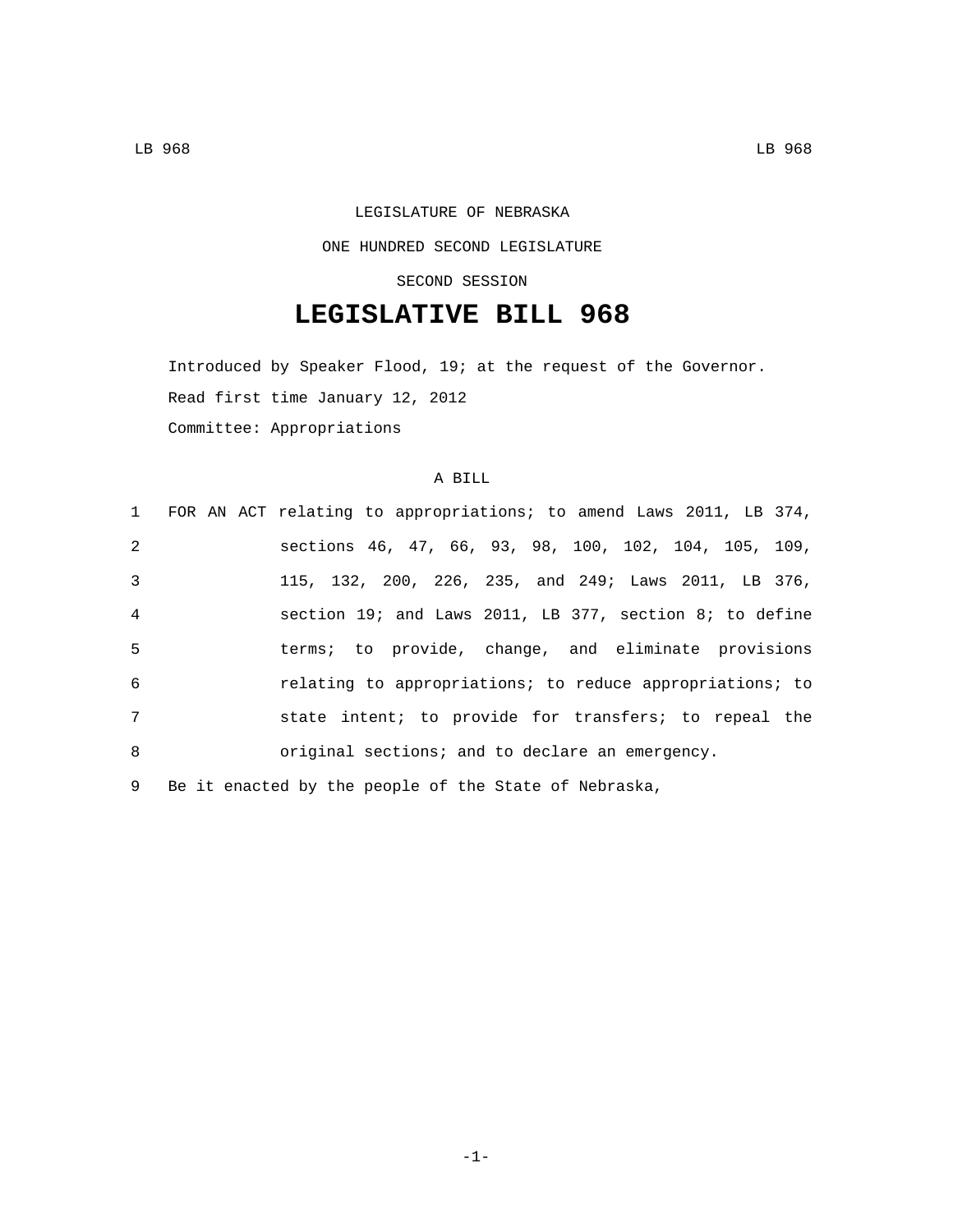| 1              | Section 1. DEFINITION OF APPROPRIATION PERIOD.                        |
|----------------|-----------------------------------------------------------------------|
| $\overline{c}$ | For purposes of this act and any other legislative bill               |
| 3              | passed by the One Hundred Second Legislature, First or Second         |
| 4              | Session, which appropriates funds, FY2011-12 means the period July 1, |
| 5              | 2011, through June 30, 2012; and FY2012-13 means the period July $1L$ |
| 6              | 2012, through June 30, 2013.                                          |
| 7              | Sec. 2. APPROPRIATION LANGUAGE.                                       |
| 8              | There are hereby appropriated, for FY2011-12 and                      |
| 9              | FY2012-13, the sums set forth in this act to each agency for each     |
| 10             | program from the respective funds for the general operations of state |
| 11             | government, postsecondary education, and state aid, except as         |
| 12             | otherwise appropriated.                                               |
| 13             | Sec. 3. UNEXPENDED BALANCES AND CERTIFIED ENCUMBRANCES.               |
| 14             | General Fund appropriations existing on June 30,<br>All               |
| 15             | 2011, in excess of expended and certified encumbrance amounts are     |
| 16             | hereby lapsed unless otherwise provided. All Cash Fund and Revolving  |
| 17             | Fund appropriations existing on June 30, 2011, in excess of expended  |
| 18             | and certified encumbrance amounts are hereby lapsed unless otherwise  |
| 19             | expressly provided. All certified encumbrance amounts on June 30,     |
| 20             | 2011, and June 30, 2012, are hereby reappropriated for FY2011-12 and  |
| 21             | FY2012-13, respectively, which amounts shall be in addition to the    |
| 22             | amounts shown in this act.                                            |
| 23             | Sec.<br>4.<br>REAPPROPRIATION OF<br>BALANCES, FY2011-12 to            |
| 24             | FY2012-13.                                                            |
| 25             | In addition to the appropriations set forth in this act,              |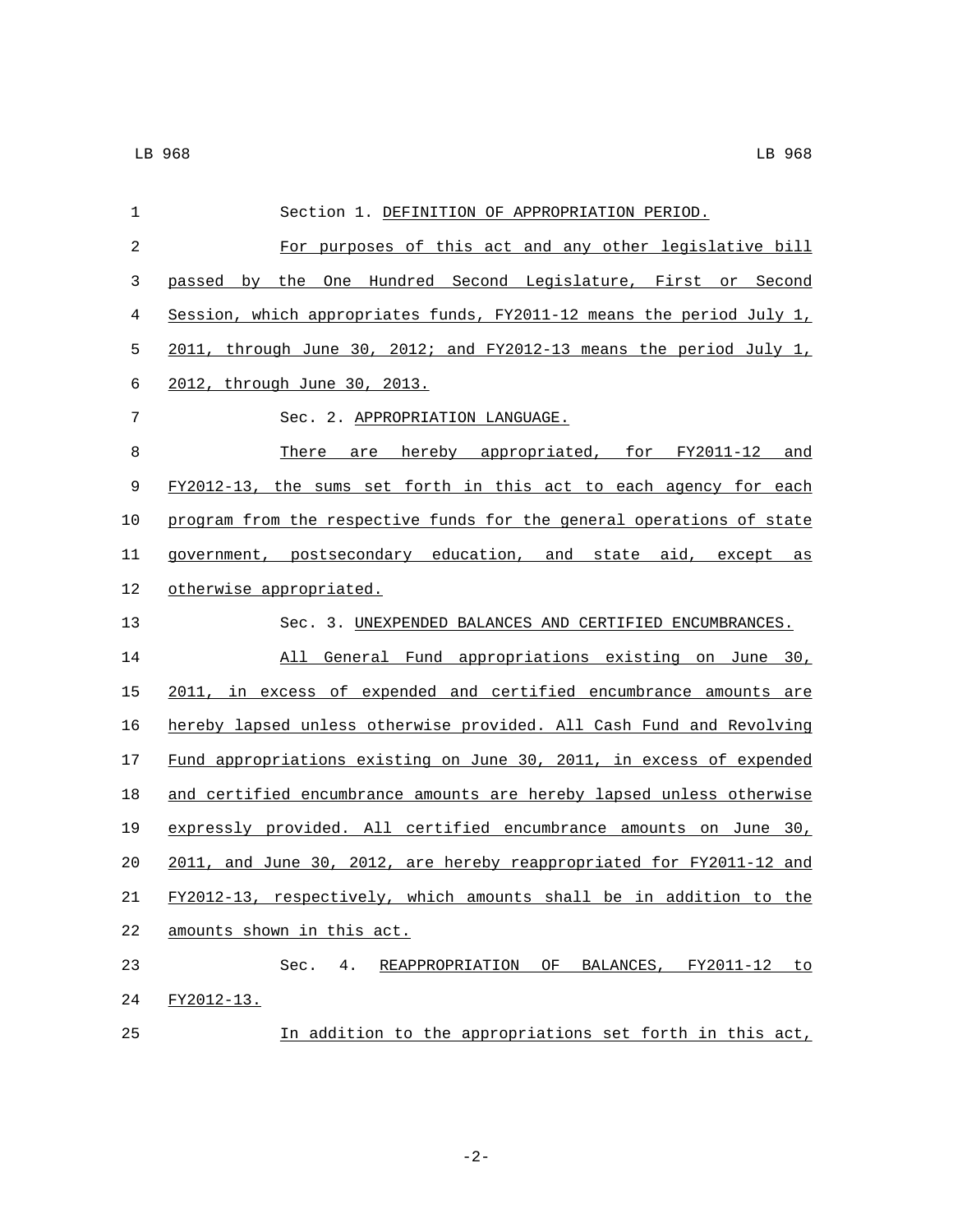| 1  | there are hereby reappropriated all unexpended appropriation balances |  |                                                          |               |           |        |
|----|-----------------------------------------------------------------------|--|----------------------------------------------------------|---------------|-----------|--------|
| 2  | existing on June 30, 2012, for FY2012-13 to the respective agencies,  |  |                                                          |               |           |        |
| 3  | programs, and funds listed in this act, except as otherwise provided  |  |                                                          |               |           |        |
| 4  | in this act.                                                          |  |                                                          |               |           |        |
| 5  |                                                                       |  | Sec. 5. NEBRASKA ACCOUNTING SYSTEM MANUAL DEFINITIONS.   |               |           |        |
| 6  |                                                                       |  | The definitions contained in the Nebraska Accounting     |               |           |        |
| 7  | System Manual, and any amendments thereto, on file with the Clerk of  |  |                                                          |               |           |        |
| 8  | the                                                                   |  | Legislature are hereby adopted by the Legislature as the |               |           |        |
| 9  | definitions for this act, except as provided in section 43 of this    |  |                                                          |               |           |        |
| 10 | act.                                                                  |  |                                                          |               |           |        |
| 11 |                                                                       |  | Sec. 6. DRAWING AND PAYING WARRANTS.                     |               |           |        |
| 12 |                                                                       |  | The Director of Administrative Services shall draw       |               |           |        |
| 13 | warrants upon the proper fund in the state treasury for an amount not |  |                                                          |               |           |        |
| 14 | to exceed the appropriations set forth in this act upon presentation  |  |                                                          |               |           |        |
| 15 | of proper documentation. The State Treasurer shall pay the warrants   |  |                                                          |               |           |        |
| 16 | out of the appropriate funds.                                         |  |                                                          |               |           |        |
| 17 |                                                                       |  | Sec. 7. AGENCY NO. $13$ - STATE DEPARTMENT OF EDUCATION  |               |           |        |
| 18 |                                                                       |  | Program No. 161- Education Innovation                    |               |           |        |
| 19 |                                                                       |  |                                                          | FY2011-12     | FY2012-13 |        |
| 20 | CASH FUND                                                             |  |                                                          | <u>11,818</u> |           | 19,605 |
| 21 | PROGRAM TOTAL                                                         |  |                                                          | 11,818        |           | 19,605 |
| 22 | SALARY LIMIT                                                          |  |                                                          | 7,454         |           | 14,154 |
| 23 |                                                                       |  | Sec. 8. AGENCY NO. 13 - STATE DEPARTMENT OF EDUCATION    |               |           |        |
| 24 |                                                                       |  | Program No. 351- Vocational Rehabilitation               |               |           |        |
| 25 |                                                                       |  |                                                          | FY2011-12     | FY2012-13 |        |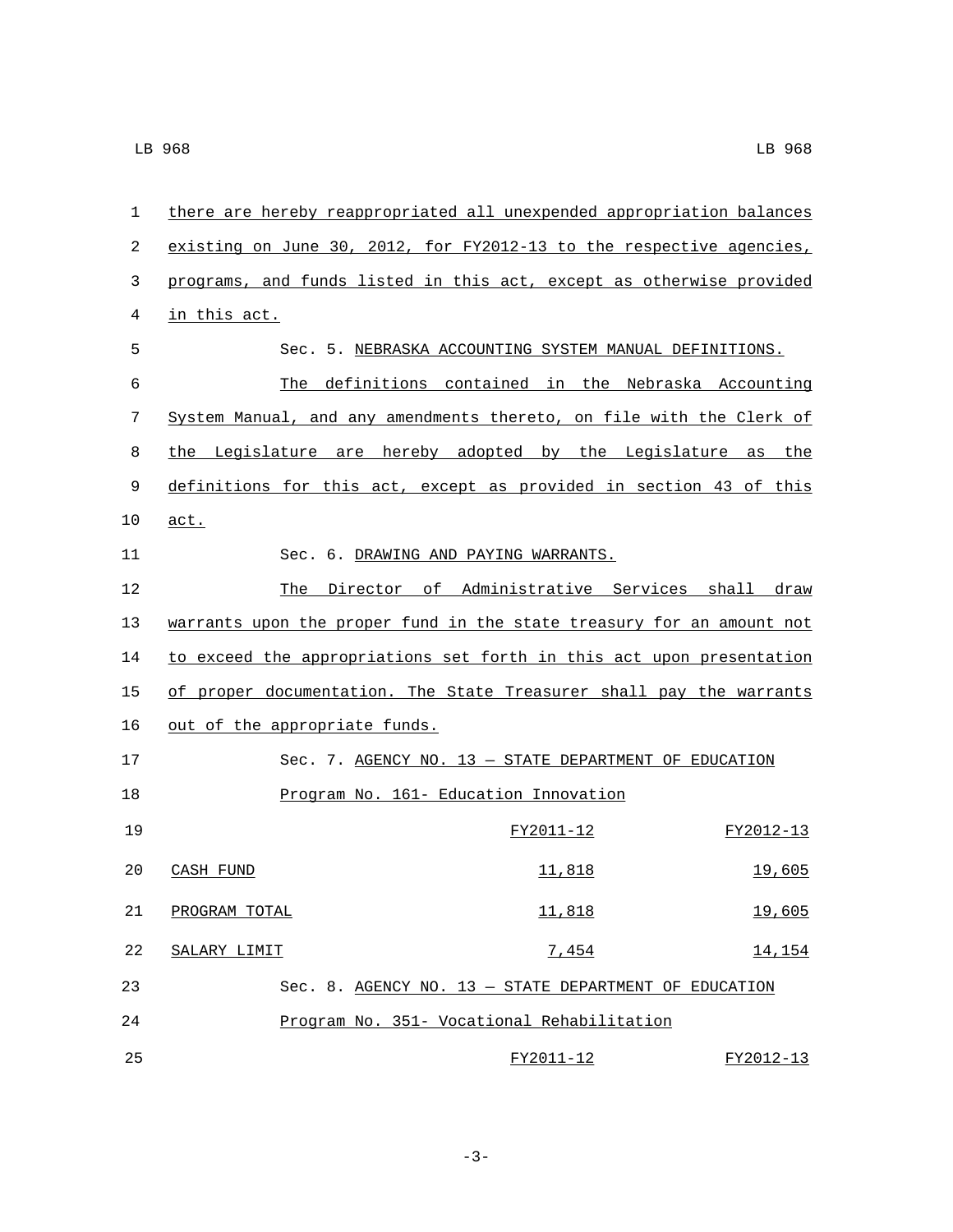| 1  | CASH FUND     | 747,046                                                 | 500,000   |
|----|---------------|---------------------------------------------------------|-----------|
| 2  | PROGRAM TOTAL | 747,046                                                 | 500,000   |
| 3  | SALARY LIMIT  | $-0-$                                                   | $-0-$     |
| 4  |               | Sec. 9. AGENCY NO. 13 - STATE DEPARTMENT OF EDUCATION   |           |
| 5  |               | Program No. 614- Professional Practices Commission      |           |
| 6  |               | FY2011-12                                               | FY2012-13 |
| 7  | SALARY LIMIT  | 990                                                     | $-0-$     |
| 8  |               | Sec. 10. AGENCY NO. 14 - PUBLIC SERVICE COMMISSION      |           |
| 9  |               | Program No. 686 - Nebraska Telecommunications Universal |           |
| 10 | Service Fund  |                                                         |           |
| 11 |               | FY2011-12                                               | FY2012-13 |
| 12 | CASH FUND     | $-0-$                                                   | 51,792    |
| 13 | PROGRAM TOTAL | $-0-$                                                   | 51,792    |
| 14 | SALARY LIMIT  | $-0-$                                                   | 30,468    |
| 15 |               | Sec. 11. AGENCY NO. 14 - PUBLIC SERVICE COMMISSION      |           |
| 16 |               | Program No. 792 - Major Oil Pipeline Siting             |           |
| 17 |               | FY2011-12                                               | FY2012-13 |
| 18 | GENERAL FUND  | 10,225                                                  | $-0-$     |
| 19 | CASH FUND     | 541,687                                                 | 542,643   |
| 20 | PROGRAM TOTAL | 551,912                                                 | 542,643   |
| 21 | SALARY LIMIT  | 34,338                                                  | 25,361    |
| 22 |               | Sec. 12. AGENCY NO. 24 - DEPARTMENT OF MOTOR VEHICLES   |           |
| 23 |               | Program No. 70 - Enforcement of Standards - Motor       |           |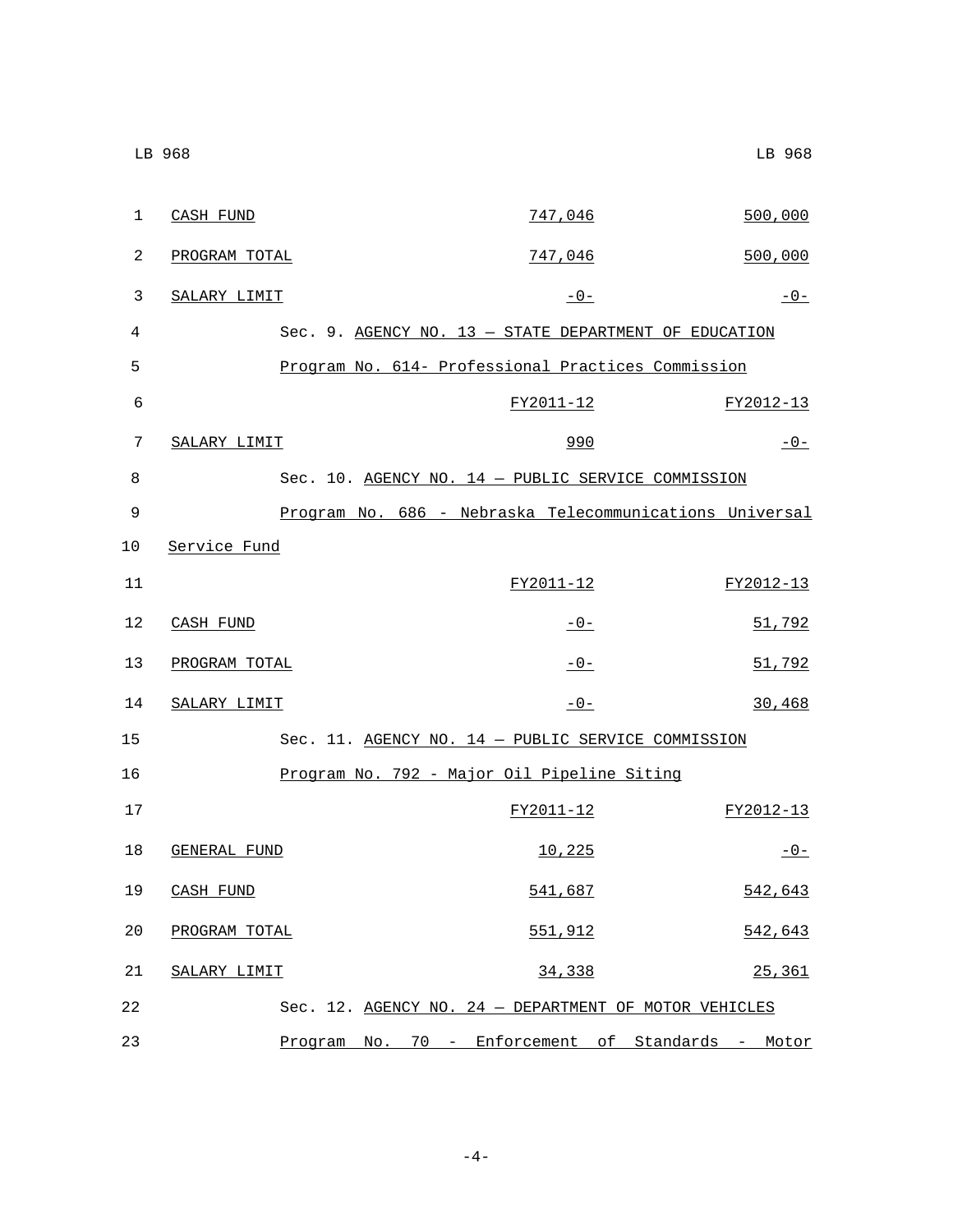| $\mathbf 1$ |                 | Vehicles/Motor Vehicle Drivers |                                                                       |           |
|-------------|-----------------|--------------------------------|-----------------------------------------------------------------------|-----------|
| 2           |                 |                                | FY2011-12                                                             | FY2012-13 |
| 3           | CASH FUND       |                                | $-0-$                                                                 | 64,574    |
| 4           | PROGRAM TOTAL   |                                | $-0-$                                                                 | 64,574    |
| 5           | SALARY LIMIT    |                                | $-0-$                                                                 | 43,053    |
| 6           |                 |                                | Sec. 13. AGENCY NO. 25 - DEPARTMENT OF HEALTH AND HUMAN               |           |
| 7           | SERVICES        |                                |                                                                       |           |
| 8           |                 |                                | Program No. 38 - Behavioral Health Aid                                |           |
| 9           |                 |                                | FY2011-12                                                             | FY2012-13 |
| 10          | GENERAL FUND    |                                | $-0-$                                                                 | 181,196   |
| 11          | PROGRAM TOTAL   |                                | $-0-$                                                                 | 181,196   |
| 12          |                 |                                | There is included in the appropriation to this program                |           |
| 13          |                 |                                | for FY2012-13 \$181,196 General Funds for state aid, which shall only |           |
| 14          |                 | be used for such purpose.      |                                                                       |           |
| 15          |                 |                                | Sec. 14. AGENCY NO. 25 - DEPARTMENT OF HEALTH AND HUMAN               |           |
| 16          | <b>SERVICES</b> |                                |                                                                       |           |
| 17          |                 |                                | Program No. 178 - Professional Licensure                              |           |
| 18          |                 |                                | FY2011-12                                                             | FY2012-13 |
| 19          | CASH FUND       |                                | 96,512                                                                | 96,512    |
| 20          | PROGRAM TOTAL   |                                | 96,512                                                                | 96,512    |
| 21          | SALARY LIMIT    |                                | $-0-$                                                                 | $-0-$     |
| 22          |                 |                                | Sec. 15. AGENCY NO. 25 - DEPARTMENT OF HEALTH AND HUMAN               |           |
| 23          | SERVICES        |                                |                                                                       |           |
| 24          |                 |                                | Program No. 250 - Juvenile Services Operations                        |           |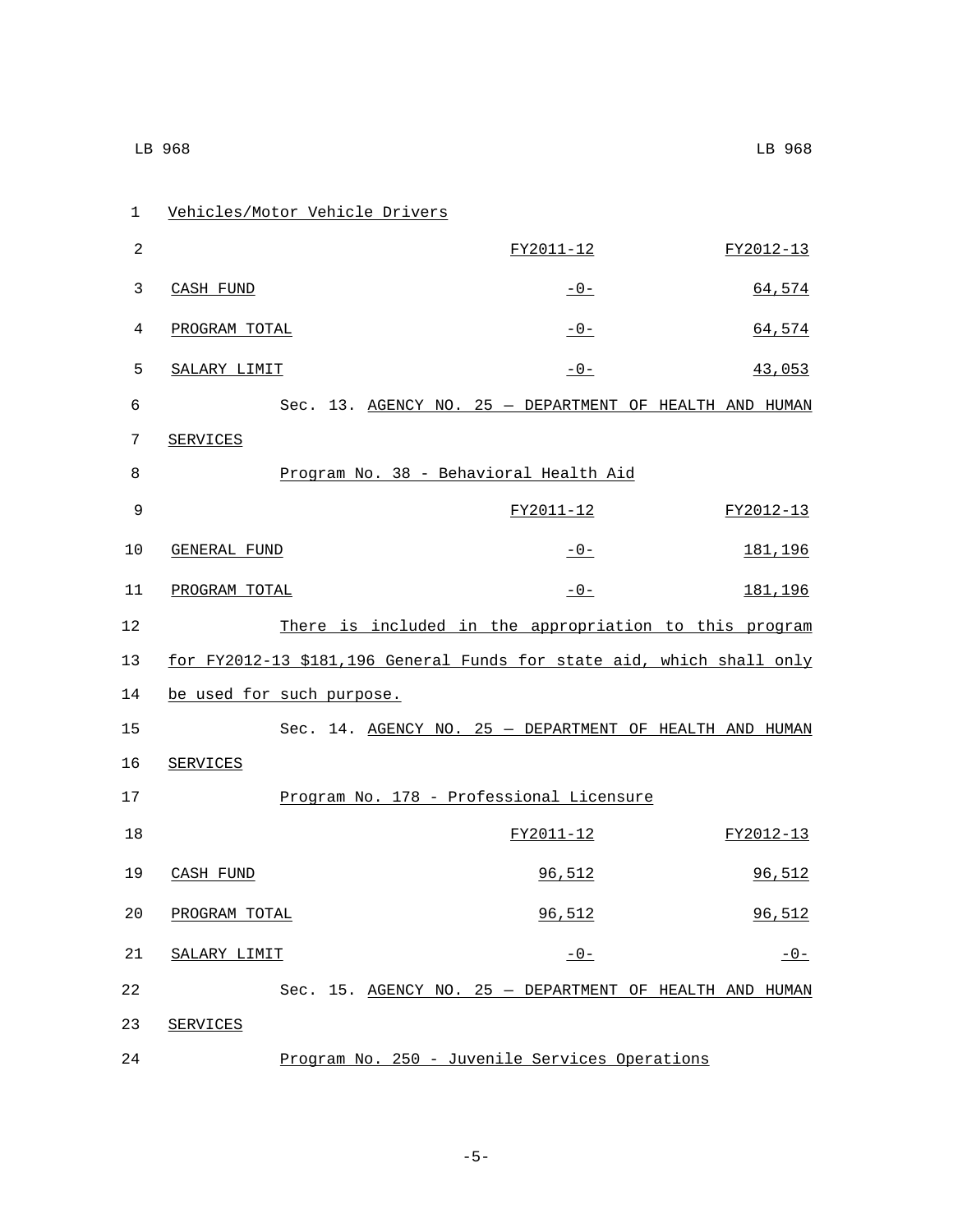| 1            |                                                                       | FY2011-12                                               | FY2012-13         |
|--------------|-----------------------------------------------------------------------|---------------------------------------------------------|-------------------|
| $\mathbf{2}$ | GENERAL FUND                                                          | 225,000                                                 | 905,000           |
| 3            | PROGRAM TOTAL                                                         | <u>225,000</u>                                          | 905,000           |
| 4            | SALARY LIMIT                                                          | 159,318                                                 | 640,821           |
| 5            |                                                                       | Sec. 16. AGENCY NO. 25 - DEPARTMENT OF HEALTH AND HUMAN |                   |
| 6            | <b>SERVICES</b>                                                       |                                                         |                   |
| 7            |                                                                       | Program No. 347 - Public Assistance                     |                   |
| 8            |                                                                       | FY2011-12                                               | FY2012-13         |
| 9            | GENERAL FUND                                                          | 12,000,000                                              | <u>14,667,762</u> |
| 10           | FEDERAL FUND est.                                                     | $-0-$                                                   | 1,875,788         |
| 11           | PROGRAM TOTAL                                                         | 12,000,000                                              | <u>16,543,550</u> |
| 12           |                                                                       | There is included in the appropriation to this program  |                   |
| 13           | for FY2011-12 \$12,000,000 General Funds for state aid, which shall   |                                                         |                   |
| 14           | only be used for such purpose. There is included in the appropriation |                                                         |                   |
| 15           | to this program for FY2012-13 \$14,667,762 General Funds and          |                                                         |                   |
| 16           | \$1,875,788 Federal Funds estimate for state aid, which shall only be |                                                         |                   |
| 17           | used for such purpose.                                                |                                                         |                   |
| 18           |                                                                       | Sec. 17. AGENCY NO. 25 - DEPARTMENT OF HEALTH AND HUMAN |                   |
| 19           | SERVICES                                                              |                                                         |                   |
| 20           |                                                                       | Program No. 424 - Developmental Disability Aid          |                   |
| 21           |                                                                       | FY2011-12                                               | FY2012-13         |
| 22           | <b>GENERAL FUND</b>                                                   | $-0-$                                                   | 1,346,359         |
| 23           | PROGRAM TOTAL                                                         | $-0-$                                                   | 1,346,359         |
| 24           |                                                                       | There is included in the appropriation to this program  |                   |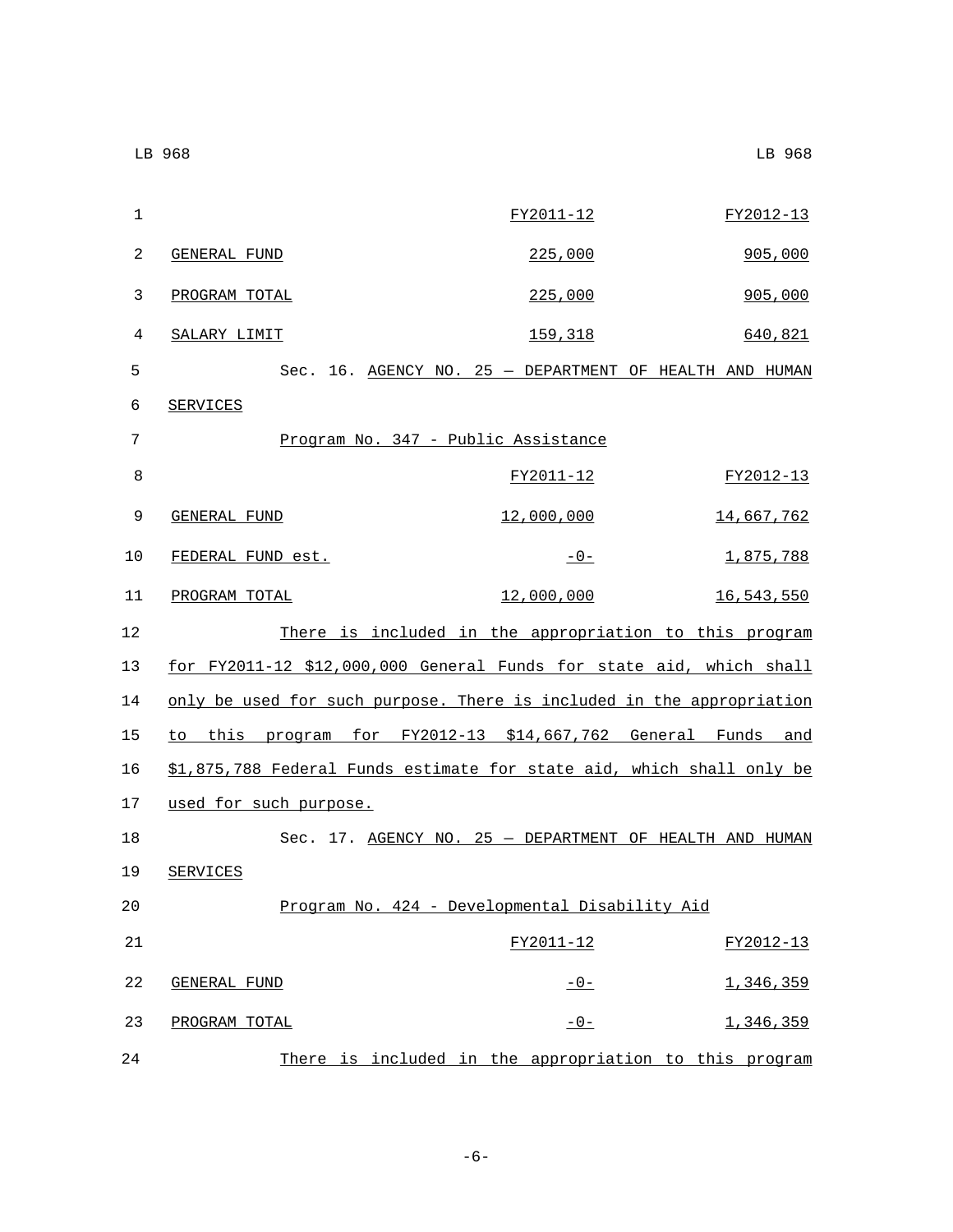| $\mathbf{1}$ |                                | for FY2012-13 \$1,346,359 General Funds for state aid, which shall |           |       |  |           |
|--------------|--------------------------------|--------------------------------------------------------------------|-----------|-------|--|-----------|
| 2            | only be used for such purpose. |                                                                    |           |       |  |           |
| 3            |                                | Sec. 18. AGENCY NO. 28 - DEPARTMENT OF VETERANS' AFFAIRS           |           |       |  |           |
| 4            |                                | Program No. 36 - Departmental Administration                       |           |       |  |           |
| 5            |                                |                                                                    | FY2011-12 |       |  | FY2012-13 |
| 6            | SALARY LIMIT                   |                                                                    | 36,800    |       |  | $-0-$     |
| 7            |                                | Sec. 19. AGENCY NO. 39 - NEBRASKA BRAND COMMITTEE                  |           |       |  |           |
| 8            |                                | Program No. 75 - Nebraska Brand Committee                          |           |       |  |           |
| 9            |                                |                                                                    | FY2011-12 |       |  | FY2012-13 |
| 10           | CASH FUND                      |                                                                    | 36,624    |       |  | $-0-$     |
| 11           | PROGRAM TOTAL                  |                                                                    | 36,624    |       |  | $-0-$     |
| 12           |                                | Sec. 20. AGENCY NO. 48 - COORDINATING COMMISSION FOR               |           |       |  |           |
| 13           | POSTSECONDARY EDUCATION        |                                                                    |           |       |  |           |
| 14           |                                | Program No. 640 - Postsecondary Education Coordination             |           |       |  |           |
| 15           |                                |                                                                    | FY2011-12 |       |  | FY2012-13 |
| 16           | CASH FUND                      |                                                                    |           | 5,465 |  | 5,465     |
| 17           | PROGRAM TOTAL                  |                                                                    |           | 5,465 |  | 5,465     |
| 18           | SALARY LIMIT                   |                                                                    |           | $-0-$ |  | $-0-$     |
| 19           |                                | Sec. 21. AGENCY NO. 54 - NEBRASKA STATE HISTORICAL                 |           |       |  |           |
| 20           | SOCIETY                        |                                                                    |           |       |  |           |
| 21           |                                | Program No. 648 - Nebraska State Historical Society                |           |       |  |           |
| 22           |                                |                                                                    | FY2011-12 |       |  | FY2012-13 |
| 23           | <b>GENERAL FUND</b>            |                                                                    | 59,012    |       |  | 61,720    |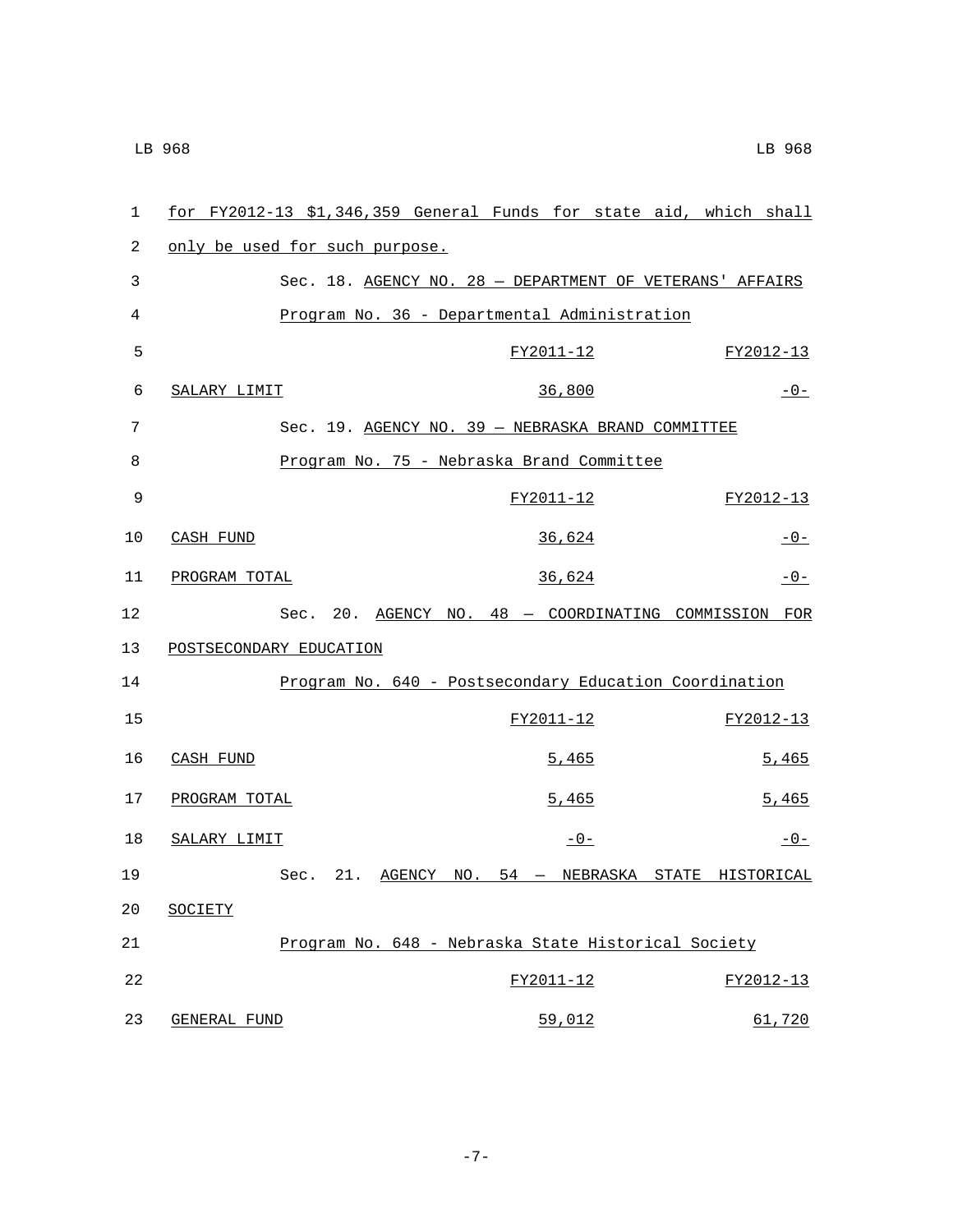| 1  | CASH FUND             |  |  | 45,000                                  |  | 45,000                                                    |
|----|-----------------------|--|--|-----------------------------------------|--|-----------------------------------------------------------|
| 2  | PROGRAM TOTAL         |  |  | 104,012                                 |  | 106,720                                                   |
| 3  |                       |  |  |                                         |  | Sec. 22. AGENCY NO. 77 - COMMISSION OF INDUSTRIAL         |
| 4  | RELATIONS             |  |  |                                         |  |                                                           |
| 5  |                       |  |  | Program No. 490 - Commissioner Expenses |  |                                                           |
| 6  |                       |  |  | FY2011-12                               |  | FY2012-13                                                 |
| 7  | <b>GENERAL FUND</b>   |  |  | 18,600                                  |  | 18,600                                                    |
| 8  | PROGRAM TOTAL         |  |  | 18,600                                  |  | 18,600                                                    |
| 9  |                       |  |  |                                         |  | Sec. 23. AGENCY NO. 84 - DEPARTMENT OF ENVIRONMENTAL      |
| 10 | <b>QUALITY</b>        |  |  |                                         |  |                                                           |
| 11 |                       |  |  | Program No. 513 - Environmental Quality |  |                                                           |
| 12 |                       |  |  | FY2011-12                               |  | FY2012-13                                                 |
| 13 | CASH FUND             |  |  | $-0-$                                   |  | 106,582                                                   |
| 14 | PROGRAM TOTAL         |  |  | $-0-$                                   |  | 106,582                                                   |
| 15 | SALARY LIMIT          |  |  | $-0-$                                   |  | 41,186                                                    |
| 16 |                       |  |  |                                         |  | Sec. 24. AGENCY NO. 85 - PUBLIC EMPLOYEES RETIREMENT      |
| 17 | <b>BOARD</b>          |  |  |                                         |  |                                                           |
| 18 |                       |  |  |                                         |  | Program No. 41 - Administration of Retirement Systems and |
| 19 | Deferred Compensation |  |  |                                         |  |                                                           |
| 20 |                       |  |  | FY2011-12                               |  | FY2012-13                                                 |
| 21 | CASH FUND             |  |  | 135,915                                 |  | 29,440                                                    |
| 22 | PROGRAM TOTAL         |  |  | 135,915                                 |  | 29,440                                                    |
| 23 | SALARY LIMIT          |  |  | $-0-$                                   |  | $-0-$                                                     |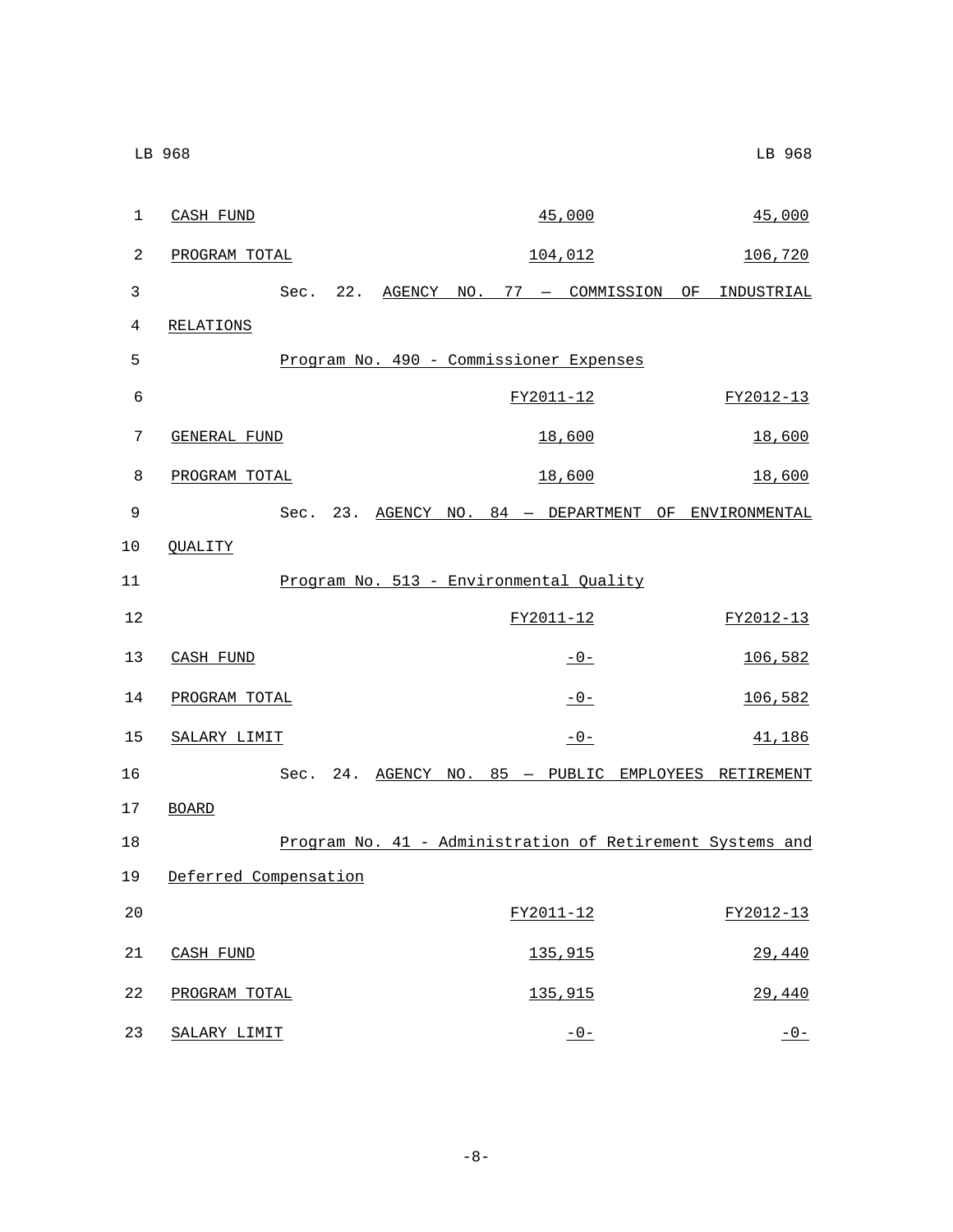| $\mathbf{1}$ |                     |  |  |                       | Sec. 25. Laws 2011, LB374, section 46, is amended to    |  |
|--------------|---------------------|--|--|-----------------------|---------------------------------------------------------|--|
| 2            | read:               |  |  |                       |                                                         |  |
| 3            |                     |  |  |                       | Sec. 46. AGENCY NO. 13 - STATE DEPARTMENT OF EDUCATION  |  |
| 4            |                     |  |  |                       | Program No. 25 - Education, Administration, and Support |  |
| 5            |                     |  |  | FY2011-12             | FY2012-13                                               |  |
| 6            | <b>GENERAL FUND</b> |  |  | 9,668,027             | <del>9,762,802</del>                                    |  |
| 7            | CASH FUND           |  |  | 1,076,053             | 1,082,205                                               |  |
| 8            | FEDERAL FUND est.   |  |  | <del>21,633,256</del> | <del>22, 115, 955</del>                                 |  |
| 9            | REVOLVING FUND      |  |  | <del>154,728</del>    | 154,728                                                 |  |
| 10           | PROGRAM TOTAL       |  |  | <del>32,532,064</del> | 33, 115, 690                                            |  |
| 11           | SALARY LIMIT        |  |  | 11,796,556            | 12,032,466                                              |  |
| 12           | GENERAL FUND        |  |  | 9,656,209             | 9,743,197                                               |  |
| 13           | CASH FUND           |  |  | 1,476,053             | 1,482,205                                               |  |
| 14           | FEDERAL FUND est    |  |  | 21,633,256            | 22, 115, 955                                            |  |
| 15           | REVOLVING FUND      |  |  | 204,728               | 204,728                                                 |  |
| 16           | PROGRAM TOTAL       |  |  | 32,970,246            | 33,546,085                                              |  |
| 17           | SALARY LIMIT        |  |  | 11,789,102            | 12,018,312                                              |  |
|              |                     |  |  |                       |                                                         |  |

18 The unexpended General Fund appropriation balance 19 existing on June 30, 2011, is hereby reappropriated.

 There is included in the appropriation to this program for FY2011-12 \$2,701,600 General Funds and \$2,750,000 Federal Funds estimate for statewide assessment and reporting, which shall only be used for such purpose. There is included in the appropriation to this

```
-9-
```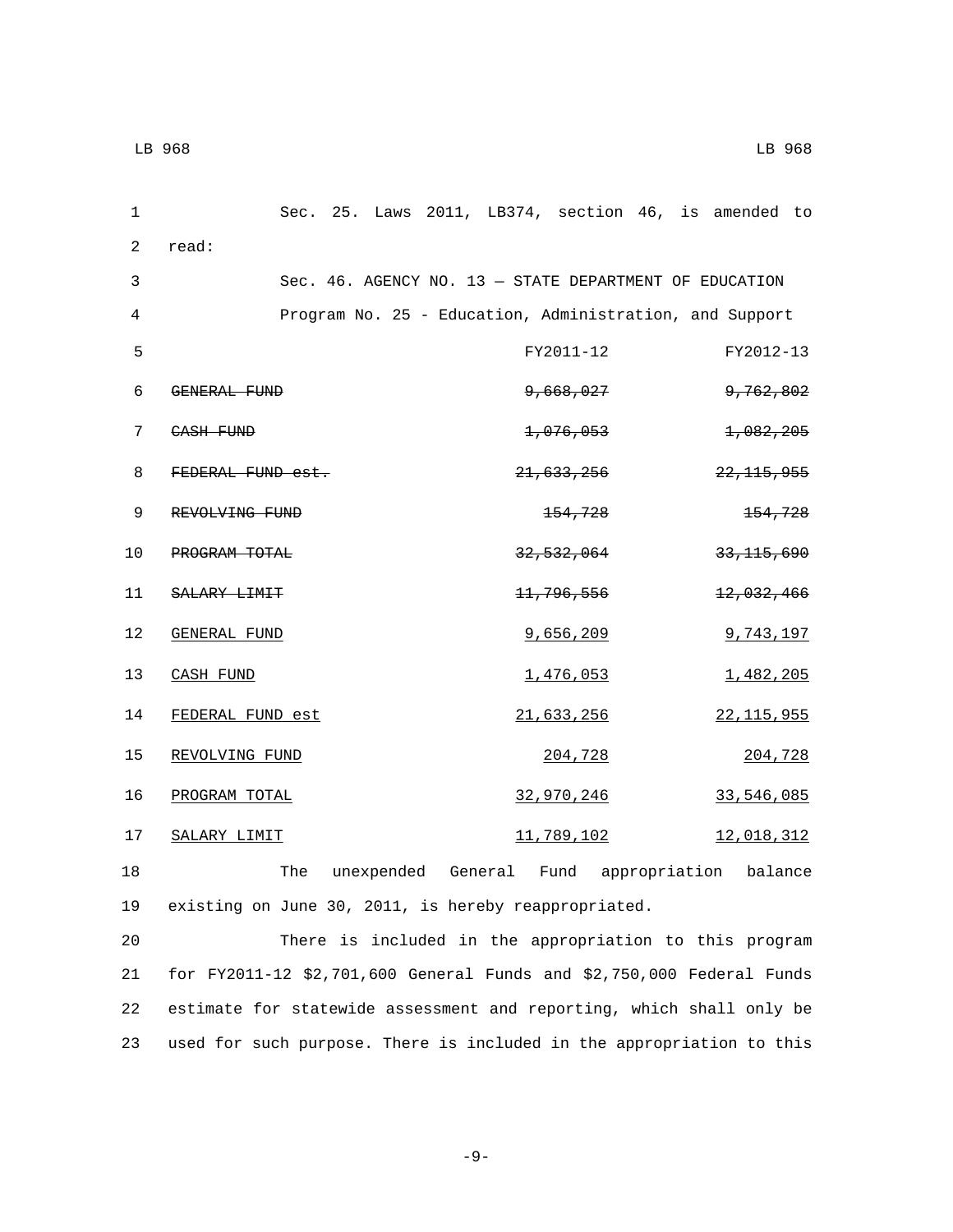| 1  | program for FY2012-13 \$2,751,600 General Funds and \$2,750,000 Federal |
|----|-------------------------------------------------------------------------|
| 2  | Funds estimate for statewide assessment and reporting, which shall      |
| 3  | only be used for such purpose.                                          |
| 4  | There is included in the appropriation to this program                  |
| 5  | for FY2011-12 \$40,000 General Funds for state administrative expenses  |
| 6  | related to the receipt of federal funds from the American Recovery      |
| 7  | and Reinvestment Act of 2009, which shall only be used for such         |
| 8  | purpose.                                                                |
| 9  | The Department of Administrative Services shall monitor                 |
| 10 | the appropriations and expenditures for this program according to the   |
| 11 | following program classifications:                                      |
| 12 | No. 25 - Commissioner's Office                                          |
| 13 | No. 403 - Assessment/Report Card                                        |
| 14 | No. 440 - Human Resources                                               |
| 15 | No. 441 - Curriculum/Instruction/Innovation                             |
| 16 | No. 442 - Diversity Populations: Equity and Instructional               |
| 17 | Issues                                                                  |
| 18 | No. 444 - Office of Early Childhood                                     |
| 19 | No. 445 - Data Systems                                                  |
| 20 | No. 445 - Data, Research, Evaluation, and<br>Information                |
| 21 | Technology                                                              |
| 22 | No. 446 - Adult Program Services                                        |
| 23 | No. 447 - School Improvement/Accreditation                              |
| 24 | No. 448 - Diversity Populations: Special Education                      |
| 25 | No. 449 - Federal Programs                                              |

-10-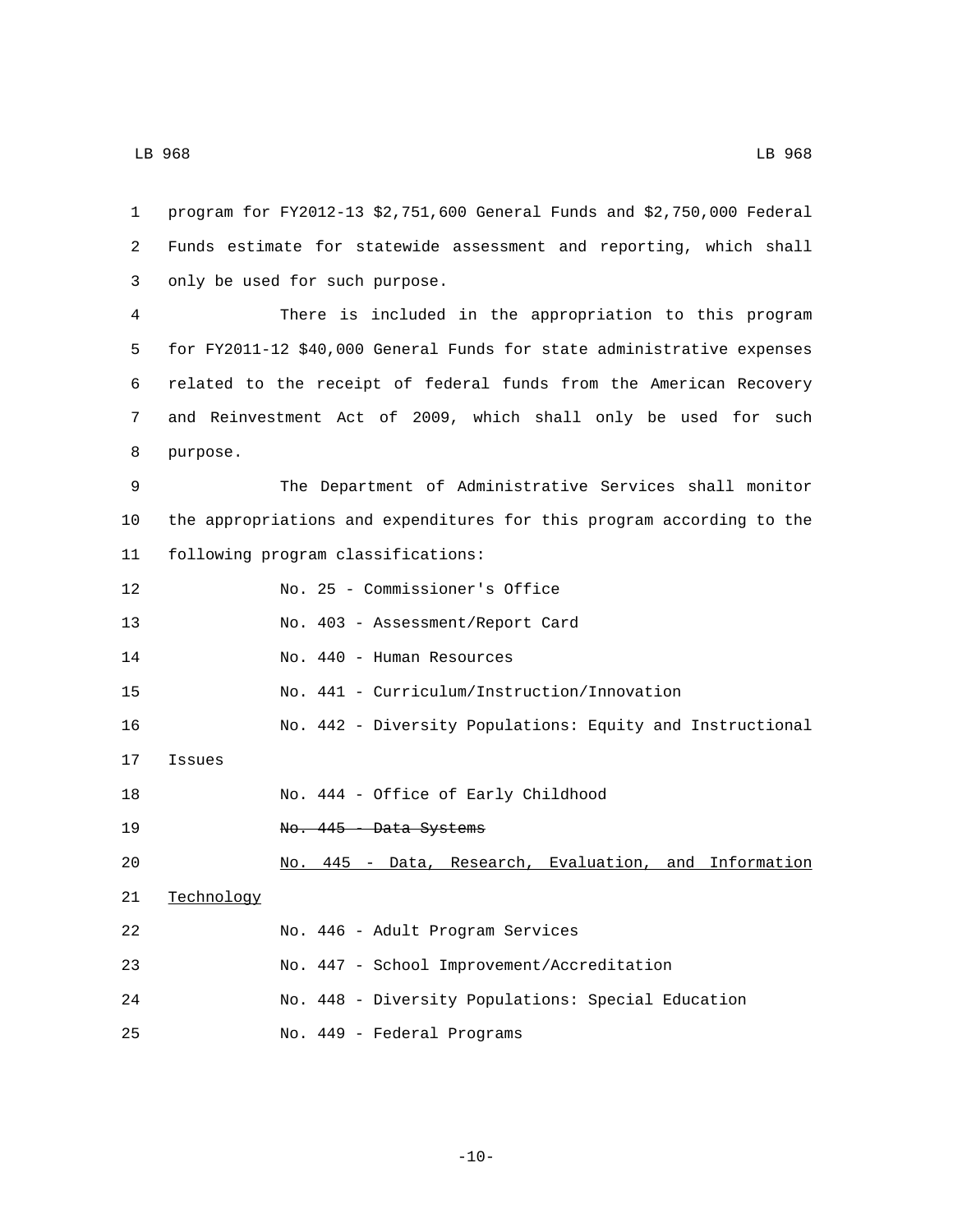| 1  | No. 450 - Select Department-wide Costs                                 |                          |                                            |
|----|------------------------------------------------------------------------|--------------------------|--------------------------------------------|
| 2  | No. 451 - Finance and Organization Services                            |                          |                                            |
| 3  | Sec. 26. Laws 2011, LB374, section 47, is amended to                   |                          |                                            |
| 4  | read:                                                                  |                          |                                            |
| 5  | Sec. $47.$ AGENCY NO. $13 -$ STATE DEPARTMENT OF EDUCATION             |                          |                                            |
| 6  | Program No. 158 - Education Aid                                        |                          |                                            |
| 7  |                                                                        | FY2011-12                | FY2012-13                                  |
| 8  | GENERAL FUND                                                           | <del>1,006,042,169</del> | <del>1,066,008,001</del>                   |
| 9  | CASH FUND                                                              | 3, 240, 938              | 3, 240, 938                                |
| 10 | GENERAL FUND                                                           | <u>1,006,042,169</u>     | 1,015,353,082                              |
| 11 | CASH FUND                                                              | 3,453,896                | 3,453,896                                  |
| 12 | FEDERAL FUND est.                                                      | 290,889,138              | 290,889,138                                |
| 13 | PROGRAM TOTAL                                                          | <del>1,300,172,245</del> | <del>1,360,138,077</del>                   |
| 14 | PROGRAM TOTAL                                                          | 1,300,385,203            | 1,309,696,116                              |
| 15 | There is included in the appropriation to this program                 |                          |                                            |
| 16 | for FY2011-12 \$1,006,042,169 General Funds, \$3,240,938 \$3,453,896   |                          |                                            |
| 17 | Cash Funds, and \$290,889,138 Federal Funds estimate for state aid,    |                          |                                            |
| 18 | which shall only be used for such purpose. There is included in the    |                          |                                            |
| 19 | appropriation<br>to                                                    |                          | this program for FY2012-13 \$1,066,008,001 |
| 20 | \$1,015,353,082 General Funds, \$3,240,938 \$3,453,896 Cash Funds, and |                          |                                            |
| 21 | \$290,889,138 Federal Funds estimate for state aid, which shall only   |                          |                                            |
| 22 | be used for such purpose.                                              |                          |                                            |

23 There is included in the amount shown for FY2011-12 24 \$804,689,087 General Funds which are hereby appropriated to the Tax

-11-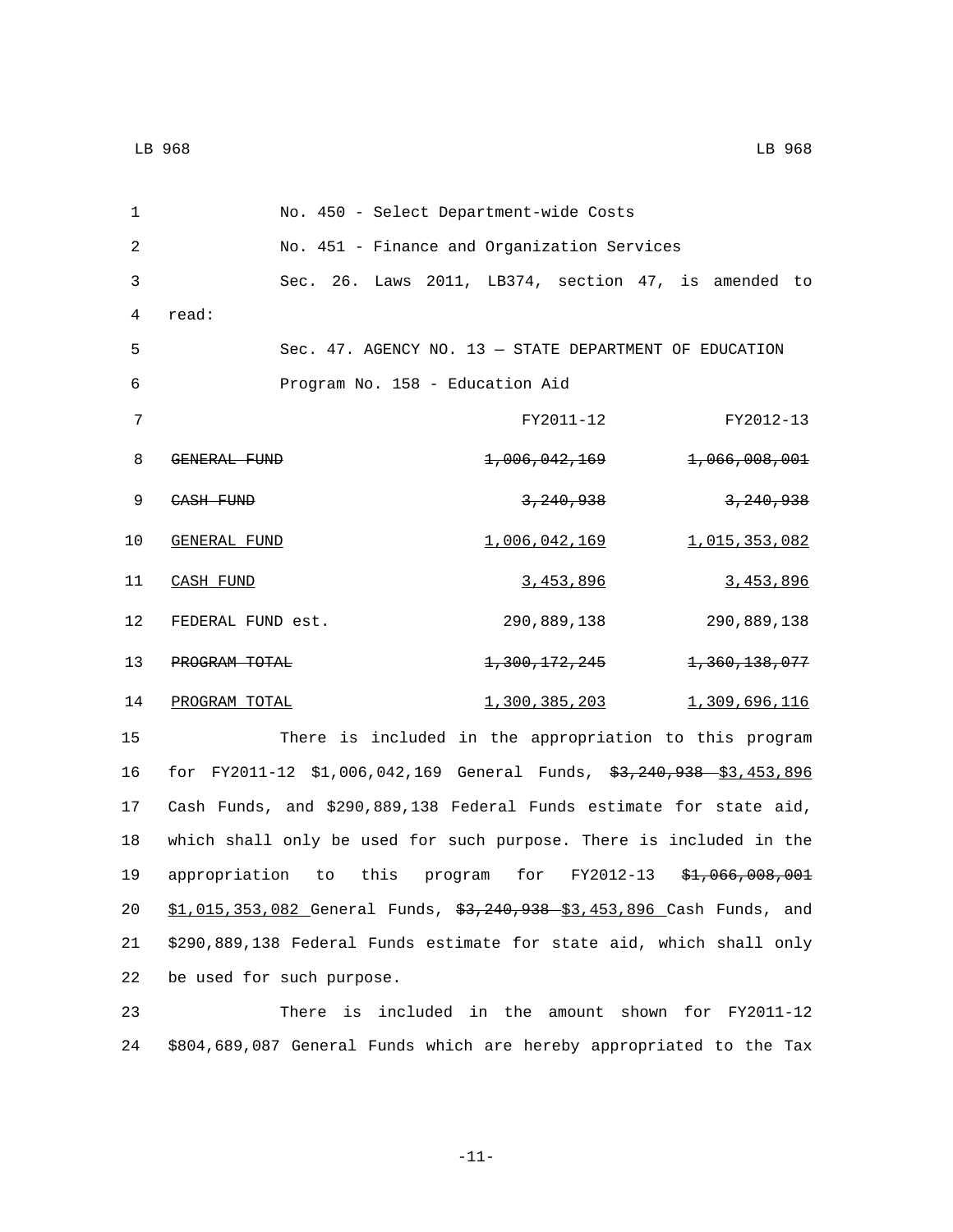Equity and Educational Opportunities Fund, which fund is hereby appropriated to provide state aid to public school districts pursuant to the Tax Equity and Educational Opportunities Support Act. There is 4 included in the amount shown for FY2012-13  $$864,654,919$$  \$814,000,000 General Funds which are hereby appropriated to the Tax Equity and Educational Opportunities Fund, which fund is hereby appropriated to provide state aid to public school districts pursuant to the Tax Equity and Educational Opportunities Support Act.8

 There is included in the amount shown for this program \$184,893,842 General Funds provided as state aid for FY2011-12 for special education reimbursement. There is included in the amount shown for this program \$184,893,842 General Funds provided as state aid for FY2012-13 for special education reimbursement.

 There is included in the amount shown for this program \$465,500 General Funds provided as state aid for FY2011-12 and \$465,500 General Funds provided as state aid for FY2012-13 to carry out the provisions of subsection (2) of section 79-734.

 There is included in the amount shown for this program \$10,488,509 General Funds provided as state aid for FY2011-12 and \$10,488,509 General Funds provided as state aid for FY2012-13 for 21 core services for educational service units.

 There is included in the amount shown for this program \$3,272,887 General Funds provided as state aid for FY2011-12 and \$3,272,887 General Funds provided as state aid for FY2012-13 for technology infrastructure for educational service units.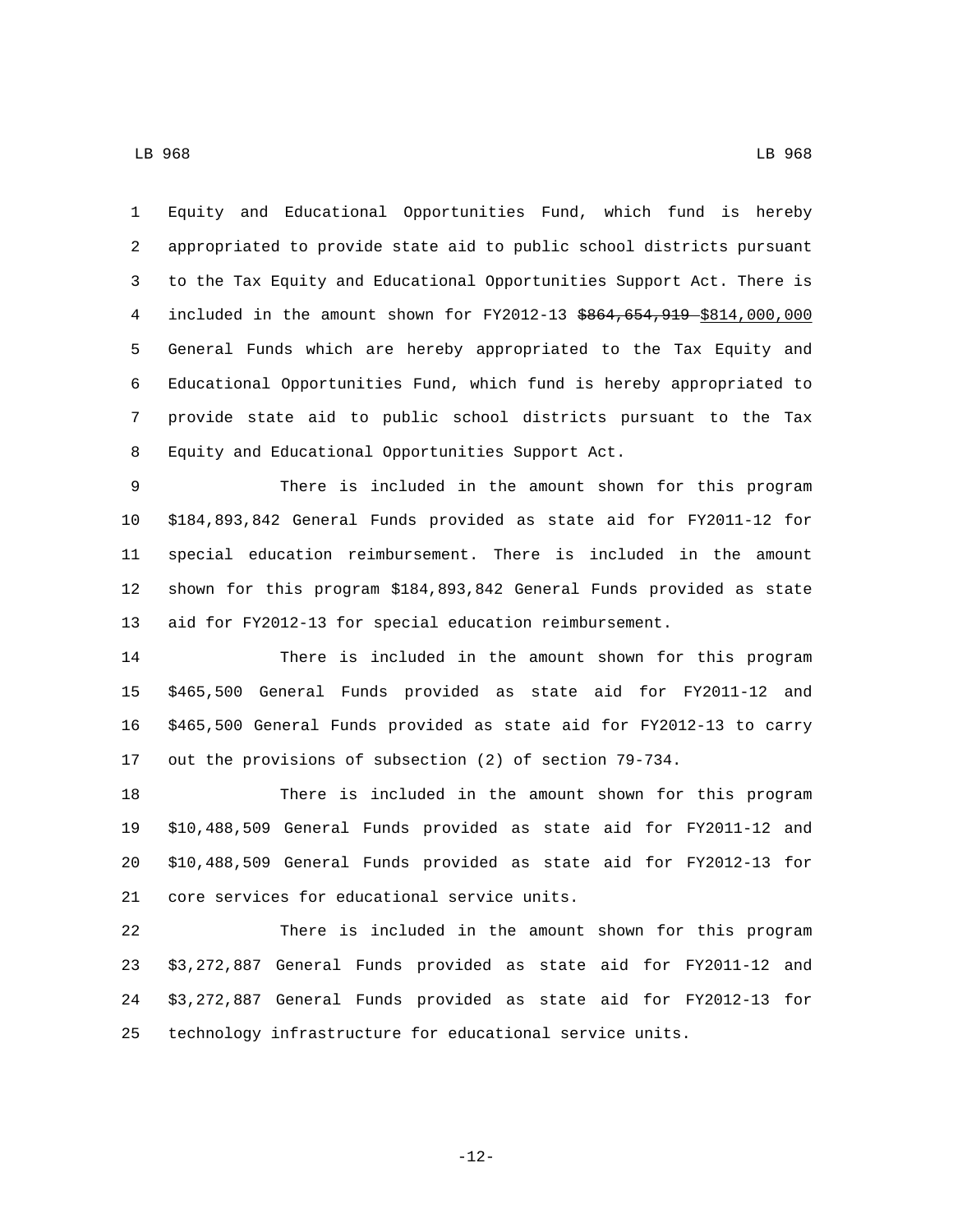There is included in the amount shown for this program \$290,365 General Funds provided as state aid for FY2011-12 and \$290,365 General Funds provided as state aid for FY2012-13 for distance education aid to educational service units. There is included in the amount shown for this program \$453,008 General Funds provided as state aid for FY2011-12 and \$453,008 General Funds provided as state aid for FY2012-13 for the 8 school breakfast program. There is included in the amount shown for this program \$392,032 General Funds provided as state aid for FY2011-12 and \$392,032 General Funds provided as state aid for FY2012-13 for the 12 school lunch program. There is included in the amount shown for this program \$214,664 General Funds provided as state aid for FY2011-12 and \$214,664 General Funds provided as state aid for FY2012-13 for adult 16 basic education programs. There is included in the amount shown for this program \$882,275 General Funds provided as state aid for FY2011-12 and \$882,275 General Funds provided as state aid for FY2012-13 for 20 learning community aid. On or before October 1 of each year, the Department of Health and Human Services and the State Department of Education shall jointly certify to the budget administrator of the budget division of

LB 968 LB 968

-13-

the Department of Administrative Services the amount of federal

medicaid funds paid to school districts pursuant to the Early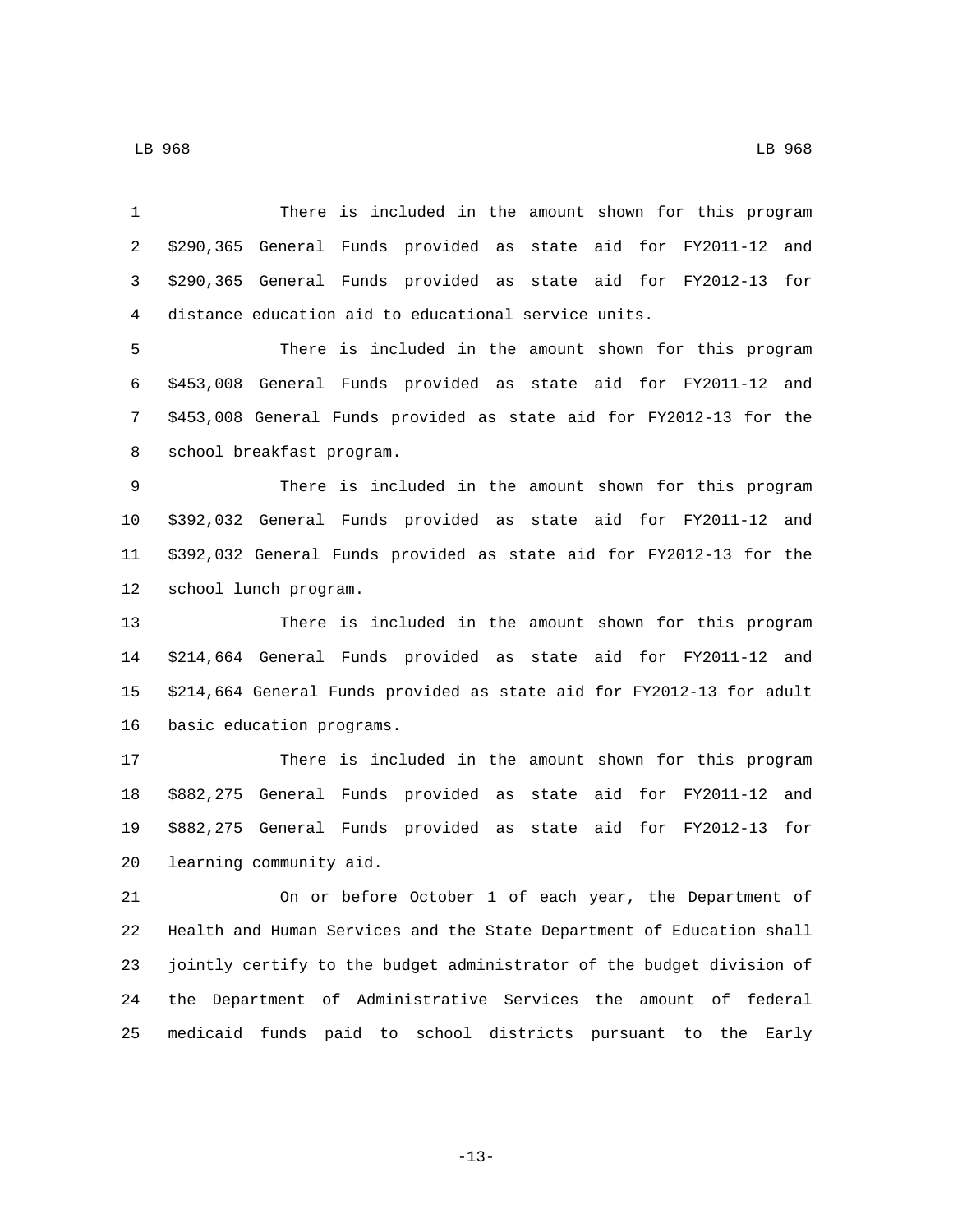Intervention Act for special education services for children age five years and older. The General Fund appropriation to the State Department of Education, Program 158, for state special education aid shall be decreased by an amount equal to the amount that would have been reimbursed with state General Funds to the school districts through the special education reimbursement process for special education services for children age five years and older that was paid to school districts or approved cooperatives with federal medicaid funds. There is hereby appropriated from the General Fund an amount equal to the amount certified to the budget administrator for FY2011-12 and FY2012-13 to the Department of Health and Human Services to aid in carrying out the provisions of Laws 1991, LB 701. The budget administrator shall distribute the amount appropriated between budget programs according to percentages certified by the 15 Department of Health and Human Services. Sec. 27. Laws 2011, LB374, section 66, is amended to

17 read:

Sec. 66. AGENCY NO. 16 — DEPARTMENT OF REVENUE

19 Program No. 108 - Homestead Exemption

| 20 |               | FY2011-12             | FY2012-13             |
|----|---------------|-----------------------|-----------------------|
| 21 | GENERAL FUND  | 72,300,000            | <del>77,700,000</del> |
| 22 | PROGRAM TOTAL | <del>72,300,000</del> | <del>77,700,000</del> |
| 23 | GENERAL FUND  | 68,100,000            | 72,500,000            |
| 24 | PROGRAM TOTAL | 68,100,000            | 72,500,000            |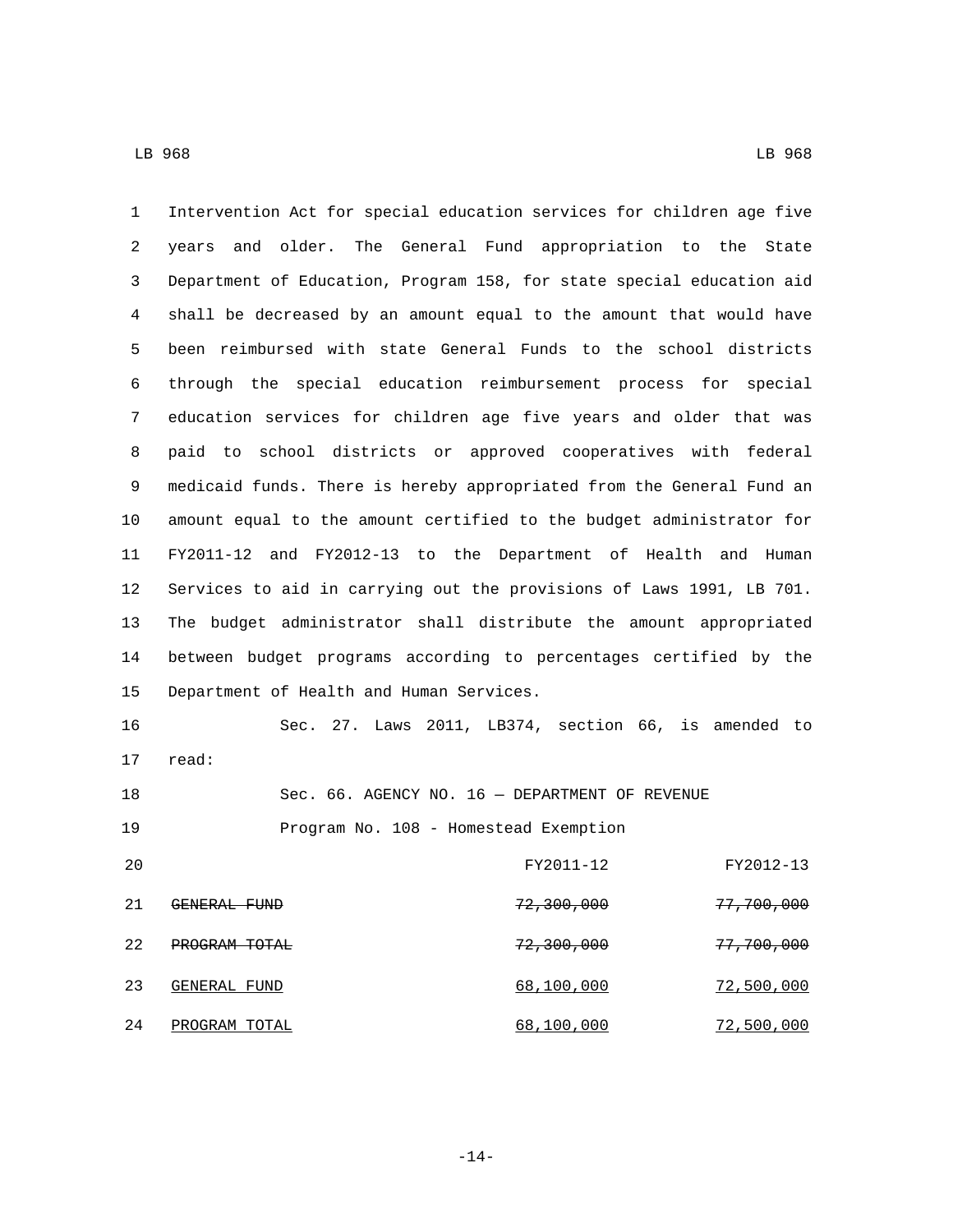| 1  | There is included in the appropriation to this program                |                        |                          |
|----|-----------------------------------------------------------------------|------------------------|--------------------------|
| 2  | for FY2011-12 \$72,300,000 \$68,100,000 General Funds for state aid,  |                        |                          |
| 3  | which shall only be used for such purpose. There is included in the   |                        |                          |
| 4  | appropriation to this program for FY2012-13 \$77,700,000 \$72,500,000 |                        |                          |
| 5  | General Funds for state aid, which shall only be used for such        |                        |                          |
| 6  | purpose.                                                              |                        |                          |
| 7  | Sec. 28. Laws 2011, LB374, section 93, is amended to                  |                        |                          |
| 8  | read:                                                                 |                        |                          |
| 9  | Sec. 93. AGENCY NO. 25 - DEPARTMENT OF HEALTH AND HUMAN               |                        |                          |
| 10 | SERVICES                                                              |                        |                          |
| 11 | Program No. 33 - Administration                                       |                        |                          |
| 12 |                                                                       | FY2011-12              | FY2012-13                |
| 13 | GENERAL FUND                                                          | <del>90,958,934</del>  | 94, 779, 489             |
| 14 | GENERAL FUND                                                          | 91,180,964             | 95, 369, 883             |
| 15 | CASH FUND                                                             | 20,926,010             | 21,024,723               |
| 16 | FEDERAL FUND est.                                                     | <del>197,811,557</del> | <del>202,719,702</del>   |
| 17 | PROGRAM TOTAL                                                         | <del>309,696,501</del> | <del>318, 523, 914</del> |
| 18 | SALARY LIMIT                                                          | <del>114,169,331</del> | <del>116, 494, 285</del> |
| 19 | FEDERAL FUND est.                                                     | <u> 198,033,586</u>    | <u> 200,471,761</u>      |
| 20 | PROGRAM TOTAL                                                         | 310, 140, 560          | 316,866,367              |
| 21 | SALARY LIMIT                                                          | 114, 479, 168          | 116,655,080              |
| 22 | unexpended General<br>The                                             | Fund appropriation     | balance                  |
| 23 | existing on June 30, 2011, is hereby reappropriated.                  |                        |                          |

24 The Department of Administrative Services shall monitor

-15-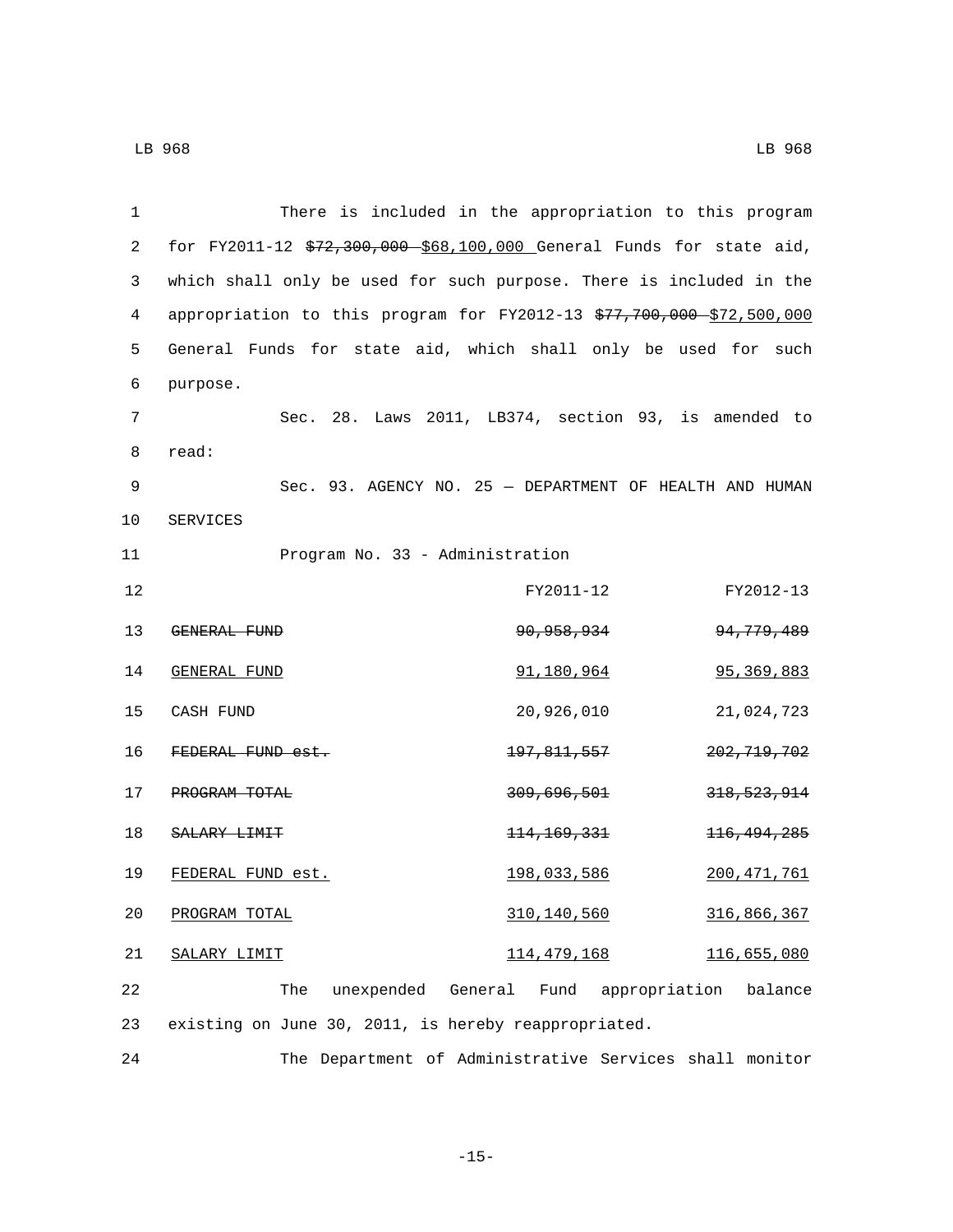| 1  | the appropriations and expenditures for this program according to the  |
|----|------------------------------------------------------------------------|
| 2  | following program classifications:                                     |
| 3  | No. 261 - General Operations                                           |
| 4  | No. 262 - Public Health Administration                                 |
| 5  | No. 263 - Medicaid and Long-Term Care Administration                   |
| 6  | No. 264 - Children and Family Services Administration                  |
| 7  | No. 265 - Protection and Safety                                        |
| 8  | No. 266 - Economic and Family Support                                  |
| 9  | No. 267 - Developmental Disabilities Service Coordination              |
| 10 | No. 268 - Behavioral Health Administration                             |
| 11 | No. 269 - Developmental Disabilities Administration                    |
| 12 | There is included in the appropriation to this program                 |
| 13 | for FY2011-12 \$150,000 General Funds for the Laws 2009, LB 603,       |
| 14 | evaluation contract which shall only be used for such purpose.         |
| 15 | There is included in the appropriation to this program                 |
| 16 | for FY2011-12 \$13,688 Cash Funds for regulatory support for out-of-   |
| 17 | hospital emergency care providers licensing from the Nebraska Health   |
| 18 | Care Cash Fund. There is included in the appropriation to this         |
| 19 | program for FY2012-13 \$13,688 Cash Funds for regulatory support for   |
| 20 | out-of-hospital emergency care providers licensing from the Nebraska   |
| 21 | Health Care Cash Fund.                                                 |
| 22 | There is included in the appropriation to this program                 |
| 23 | for FY2011-12 \$26,000 Cash Funds from the Nebraska Health Care Cash   |
| 24 | Fund to continue the Parkinson's Disease Registry. There is included   |
| 25 | in the appropriation to this program for FY2012-13 \$26,000 Cash Funds |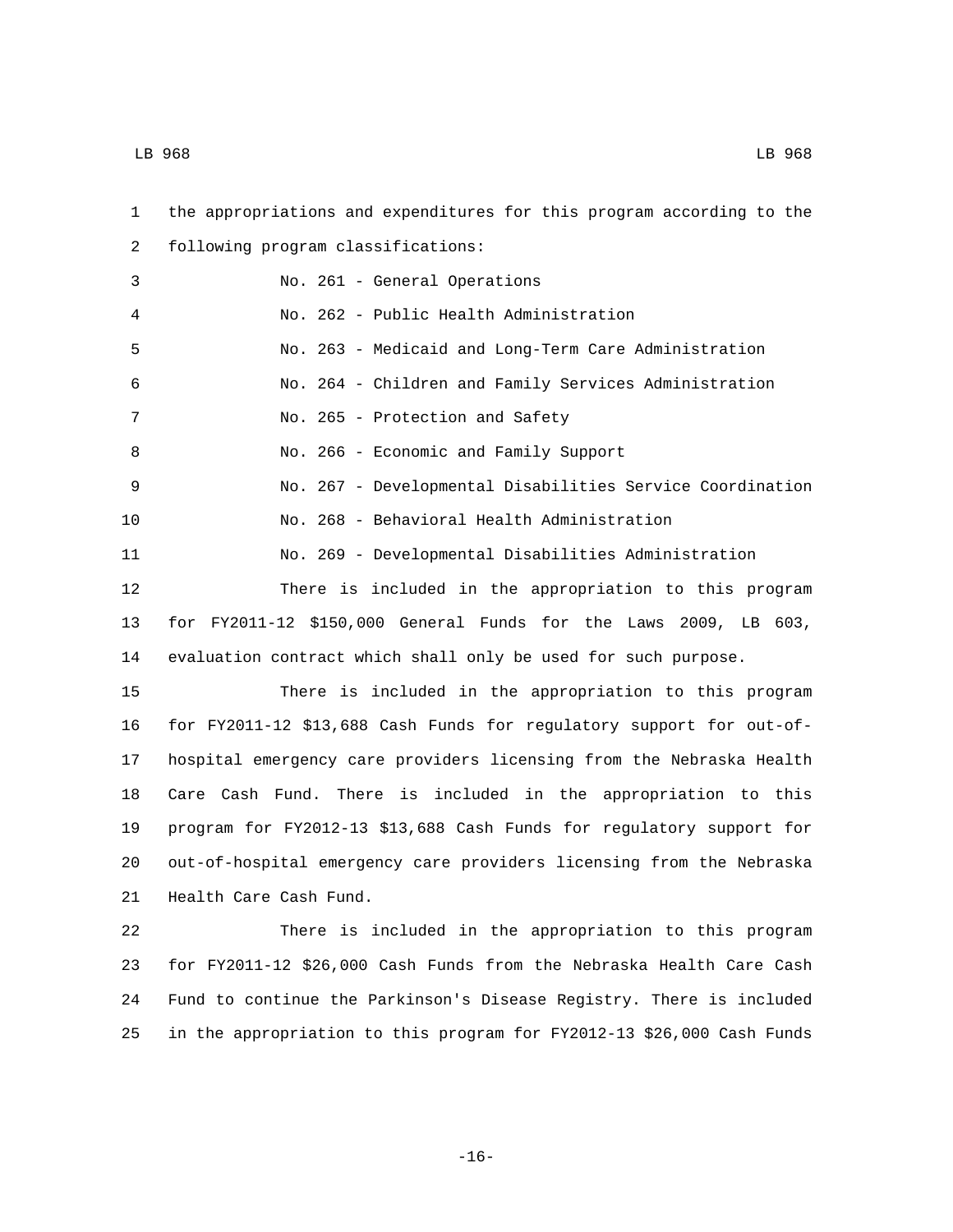LB 968 LB 968

 from the Nebraska Health Care Cash Fund to continue the Parkinson's 2 Disease Registry.

 There is included in the appropriation to this program \$404,643 Cash Funds for FY2011-12 and \$404,643 Cash Funds for FY2012-13 from the Nebraska Health Care Cash Fund for respite services in each of the service areas designated by the Department of Health and Human Services and for administrative costs, including personnel costs, associated with the Nebraska Lifespan Respite 9 Services Program.

 There is included in the appropriation to this program for FY2011-12 \$25,000 Cash Funds from the Nebraska Health Care Cash Fund for compulsive gamblers assistance programs. There is included in the appropriation to this program for FY2012-13 \$25,000 Cash Funds from the Nebraska Health Care Cash Fund for compulsive gamblers 15 assistance programs.

 There is included in the appropriation to this program for FY2011-12 \$6,000 Cash Funds from the Nebraska Health Care Cash Fund for costs of smoking cessation covered by medicaid. There is included in the appropriation to this program for FY2012-13 \$6,000 Cash Funds from the Nebraska Health Care Cash Fund for costs of 21 smoking cessation covered by medicaid.

 In order to monitor the implementation of ACCESSNebraska and to ensure compliance with federal and state law, the Department of Health and Human Services shall develop a quarterly report which shall include, but not be limited to, the following information:

-17-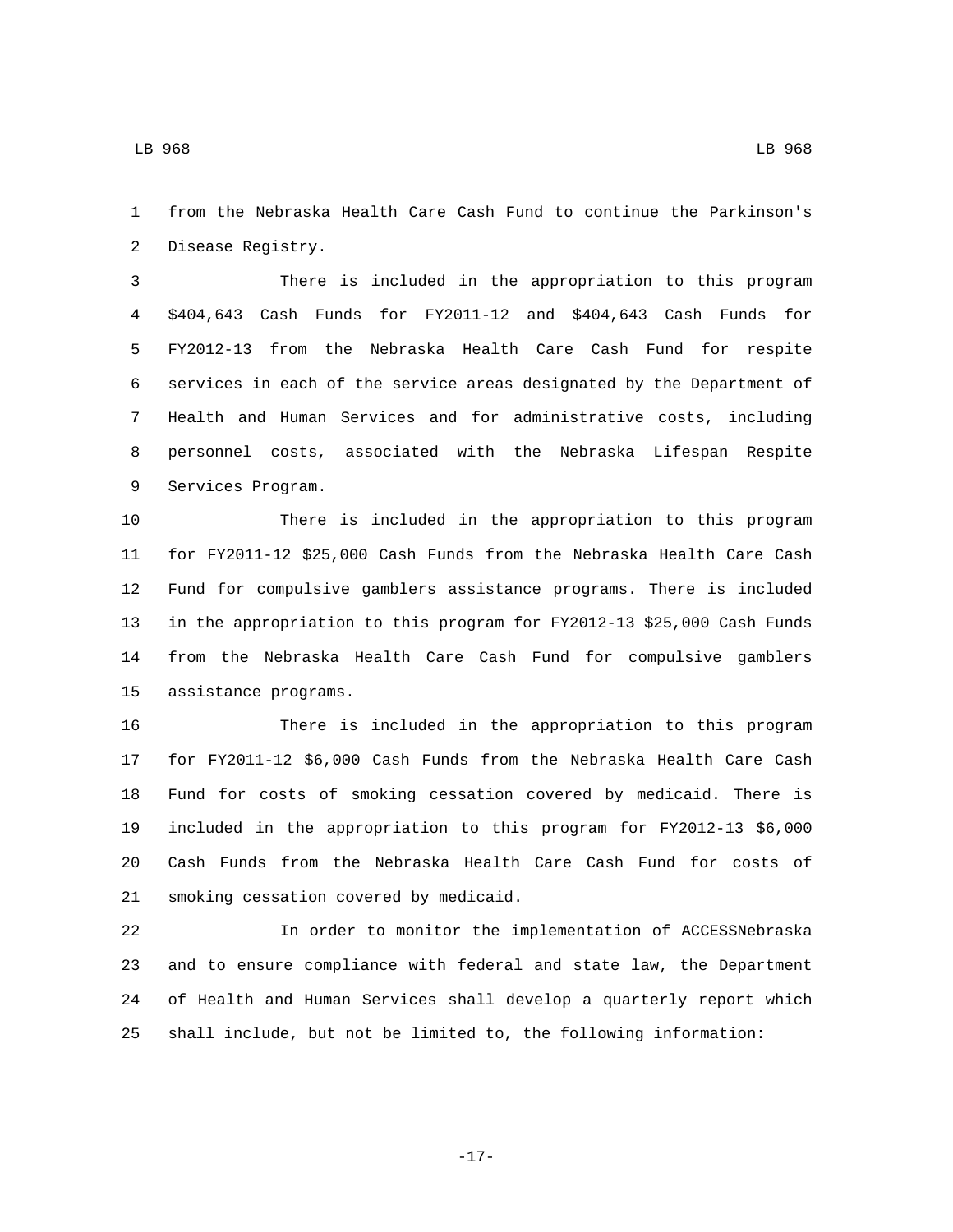(1) Number of days in increments that it takes to process applications (approval or denial) for Aid to Dependent Children, Supplemental Nutrition Assistance Program, and Aid to the Aged, Blind, and Disabled, overall and broken down by county;

 (2) Number of days in increments that it takes to process applications for Medicaid and Children's Health Insurance Program, separating the data for applicants not applying on the basis of disability from applicants applying on the basis of disability, 9 overall and broken down by county;

 (3) Reason for benefit application processing delays (department, client, third party) for all applications that are processed beyond federal and state timeliness in Aid to Dependent Children, Supplemental Nutrition Assistance Program, Aid to the Aged, Blind, and Disabled, Medicaid, and Children's Health Insurance 15 Program statewide;

 (4) The number of case closures in Medicaid, Children's Health Insurance Program, Aid to Dependent Children, Supplemental Nutrition Assistance Program, Aid to the Aged, Blind, and Disabled, and Title XX and the reason for the closure statewide;

 (5) The proportion of persons who file applications online who are enrolled in one of the public benefit programs that 22 use ACCESSNebraska for enrollment;

 (6) Average wait time for call center response. The average wait time starting from the time when the call is transferred to the customer service center to the time when the worker answers

-18-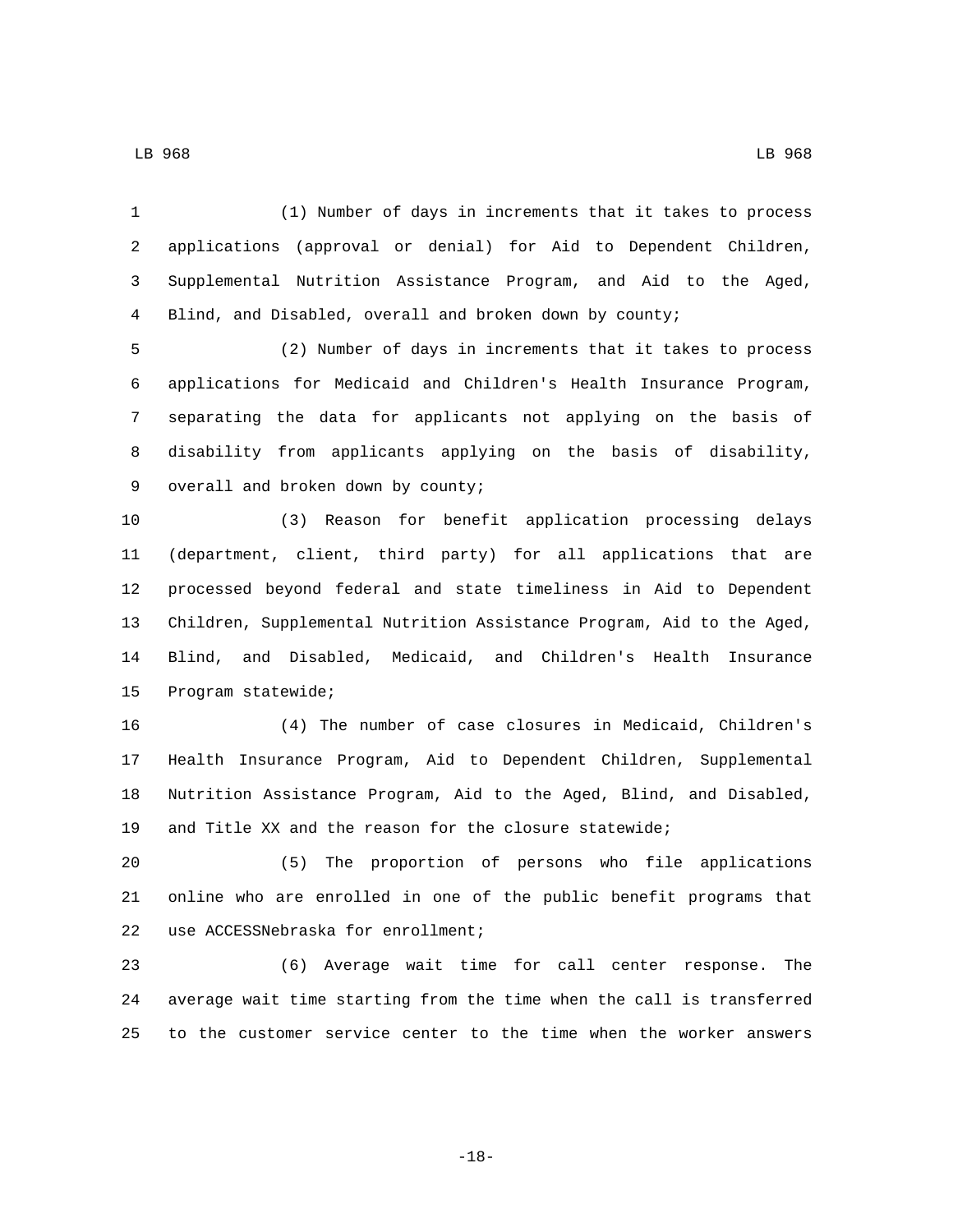| 1  | the $call$ and                                                        |
|----|-----------------------------------------------------------------------|
| 2  | (7) Number of client call terminations (client hang ups)              |
| 3  | that occur prior to speaking with a staff member and the average      |
| 4  | length of time starting from the time when the call is transferred to |
| 5  | the customer service center to the time when the caller terminates    |
| 6  | the call.                                                             |
| 7  | Sec. 29. Laws 2011, LB374, section 98, is amended to                  |
| 8  | read:                                                                 |
| 9  | Sec. 98. AGENCY NO. 25 - DEPARTMENT OF HEALTH AND HUMAN               |
| 10 | SERVICES                                                              |
| 11 | Program No. 179 - Public Health                                       |
| 12 | FY2011-12<br>FY2012-13                                                |
| 13 | 1,035,290<br>1,051,221<br>GENERAL FUND                                |
| 14 | 766,879<br>763,572<br>CASH FUND                                       |
| 15 | CASH FUND<br>667,060<br>670,367                                       |
| 16 | 17,577,783<br>FEDERAL FUND est.<br>17,345,546                         |
| 17 | <del>19, 144, 408</del><br><del>19, 395, 883</del><br>PROGRAM TOTAL   |
| 18 | PROGRAM TOTAL<br>19,047,896<br>19,299,371                             |
| 19 | 5,908,319<br>6,024,846<br>SALARY LIMIT                                |
| 20 | unexpended General Fund appropriation balance<br>The                  |
| 21 | existing on June 30, 2011, is hereby reappropriated.                  |
| つつ | There is included in the appropriation to this program                |

22 There is included in the appropriation to this program 23 for FY2011-12 \$220,000 Cash Funds to operate a satellite office of 24 minority health in the second and third congressional districts to

```
-19-
```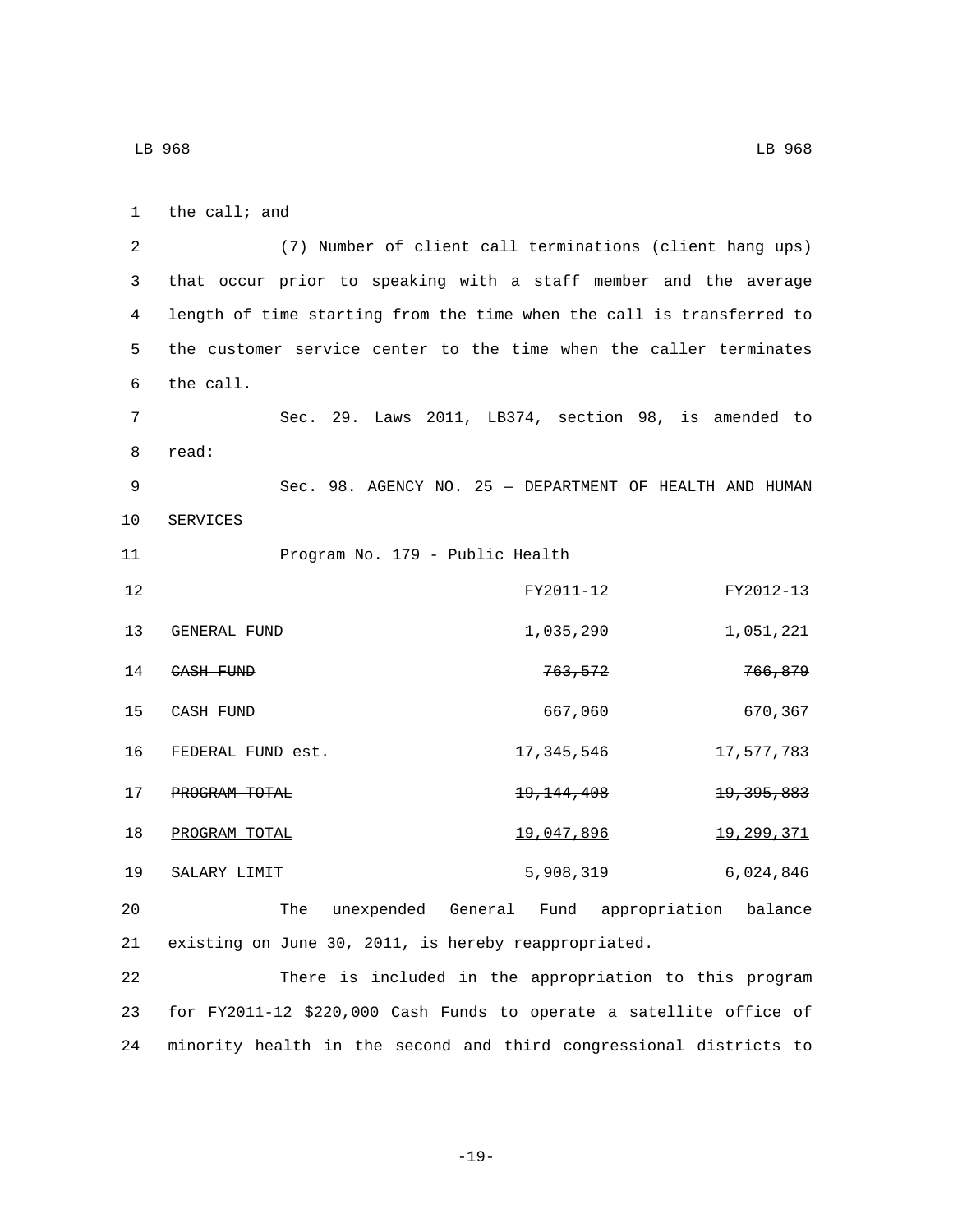| 1  | coordinate and administer state policy relating to minority health    |                                                          |                       |
|----|-----------------------------------------------------------------------|----------------------------------------------------------|-----------------------|
| 2  | from the Nebraska Health Care Cash Fund. There is included in the     |                                                          |                       |
| 3  | appropriation to this program for FY2012-13 \$220,000 Cash Funds to   |                                                          |                       |
| 4  | operate a satellite office of minority health in the second and third |                                                          |                       |
| 5  | congressional districts to coordinate and administer state policy     |                                                          |                       |
| 6  | relating to minority health from the Nebraska Health Care Cash Fund.  |                                                          |                       |
| 7  |                                                                       | There is included in the appropriation to this program   |                       |
| 8  | for FY2011-12 \$100,000 Cash Funds for staff and operating expenses   |                                                          |                       |
| 9  | for public health from the Nebraska Health Care Cash Fund. There is   |                                                          |                       |
| 10 | included in the appropriation to this program for FY2012-13 \$100,000 |                                                          |                       |
| 11 | Cash Funds for staff and operating expenses for public health from    |                                                          |                       |
| 12 | the Nebraska Health Care Cash Fund.                                   |                                                          |                       |
| 13 |                                                                       | Sec. 30. Laws 2011, LB374, section 100, is amended to    |                       |
| 14 | read:                                                                 |                                                          |                       |
| 15 |                                                                       | Sec. 100. AGENCY NO. 25 - DEPARTMENT OF HEALTH AND HUMAN |                       |
| 16 | SERVICES                                                              |                                                          |                       |
| 17 |                                                                       | Program No. 344 - Children's Health Insurance            |                       |
| 18 |                                                                       | FY2011-12                                                | FY2012-13             |
| 19 | GENERAL FUND                                                          | <del>9,932,192</del>                                     | <del>13,036,419</del> |
| 20 | GENERAL FUND                                                          | 8,932,192                                                | 12,326,050            |
| 21 | CASH FUND                                                             | 8,835,700                                                | 6,835,700             |
| 22 | FEDERAL FUND est.                                                     | 43, 729, 964                                             | 45,612,609            |
| 23 | PROGRAM TOTAL                                                         | 62, 497, 856                                             | 65, 484, 728          |
| 24 | FEDERAL FUND est.                                                     | 41,399,961                                               | 43,050,279            |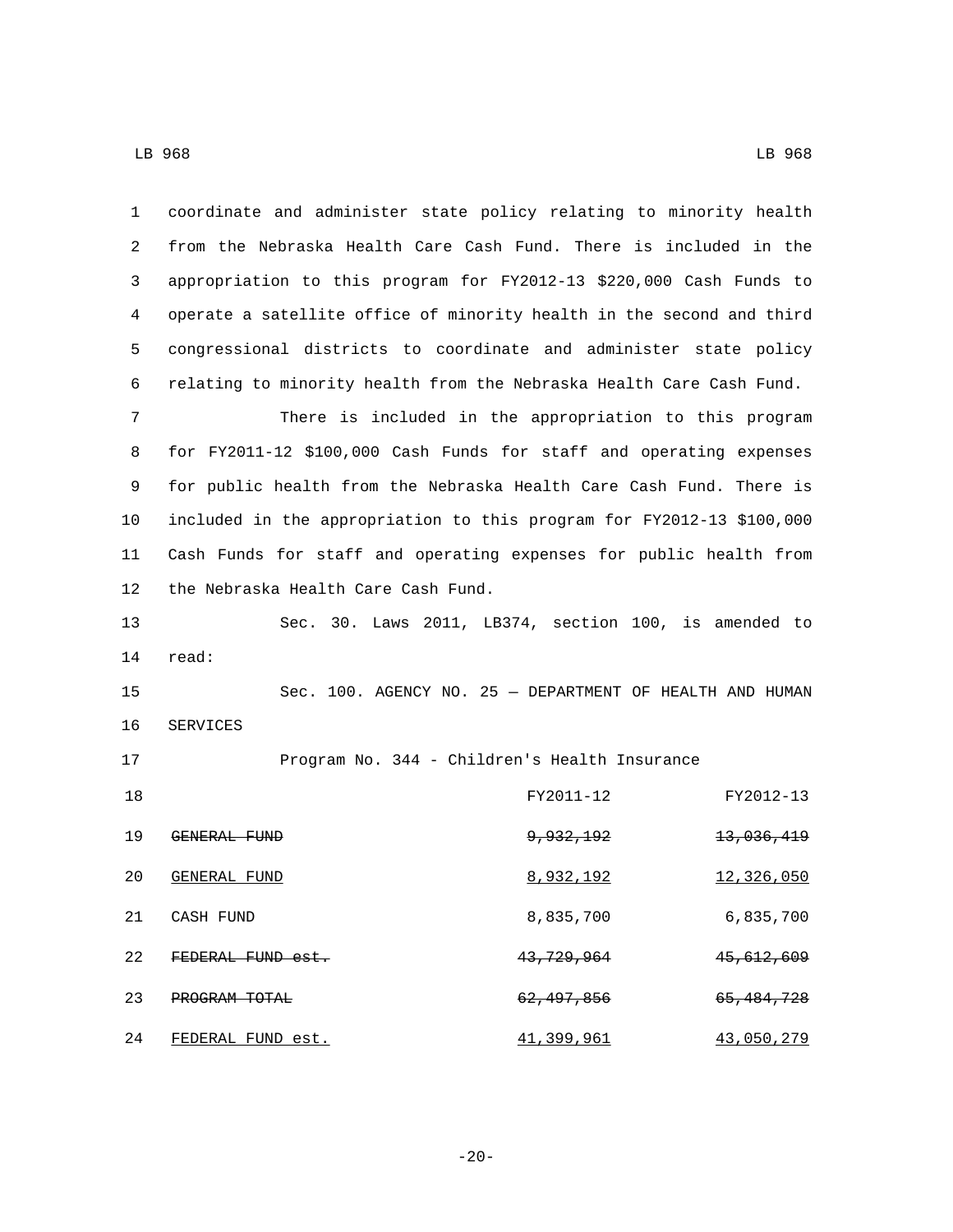### 1 PROGRAM TOTAL 59,167,853 62,212,029

 There is included in the appropriation to this program for FY2011-12 \$9,932,192 \$8,932,192 General Funds, \$8,835,700 Cash 4 Funds, and  $$43,729,964 - $41,399,961$  Federal Funds estimate for state aid, which shall only be used for such purpose. There is included in the appropriation to this program for FY2012-13 \$13,036,419 \$12,326,050 General Funds, \$6,835,700 Cash Funds, and \$45,612,609 \$43,050,279 Federal Funds estimate for state aid, which shall only be 9 used for such purpose.

 There is included in the appropriation to this program for FY2011-12 \$8,300,000 Cash Funds for state aid from the Nebraska Health Care Cash Fund. There is included in the appropriation to this program for FY2012-13 \$6,300,000 Cash Funds for state aid from the 14 Nebraska Health Care Cash Fund.

 There is included in the appropriation to this program for FY2011-12 \$535,700 Cash Funds for state aid from the Health and Human Services Cash Fund. There is included in the appropriation to this program for FY2012-13 \$535,700 Cash Funds for state aid from the 19 Health and Human Services Cash Fund.

 It is the intent of the Legislature that phased-down state contributions to the federal government as defined and required by the Medicare Prescription Drug, Improvement, and Modernization Act of 2003 may be made from appropriations to this program.

 Sec. 31. Laws 2011, LB374, section 102, is amended to 25 read:

-21-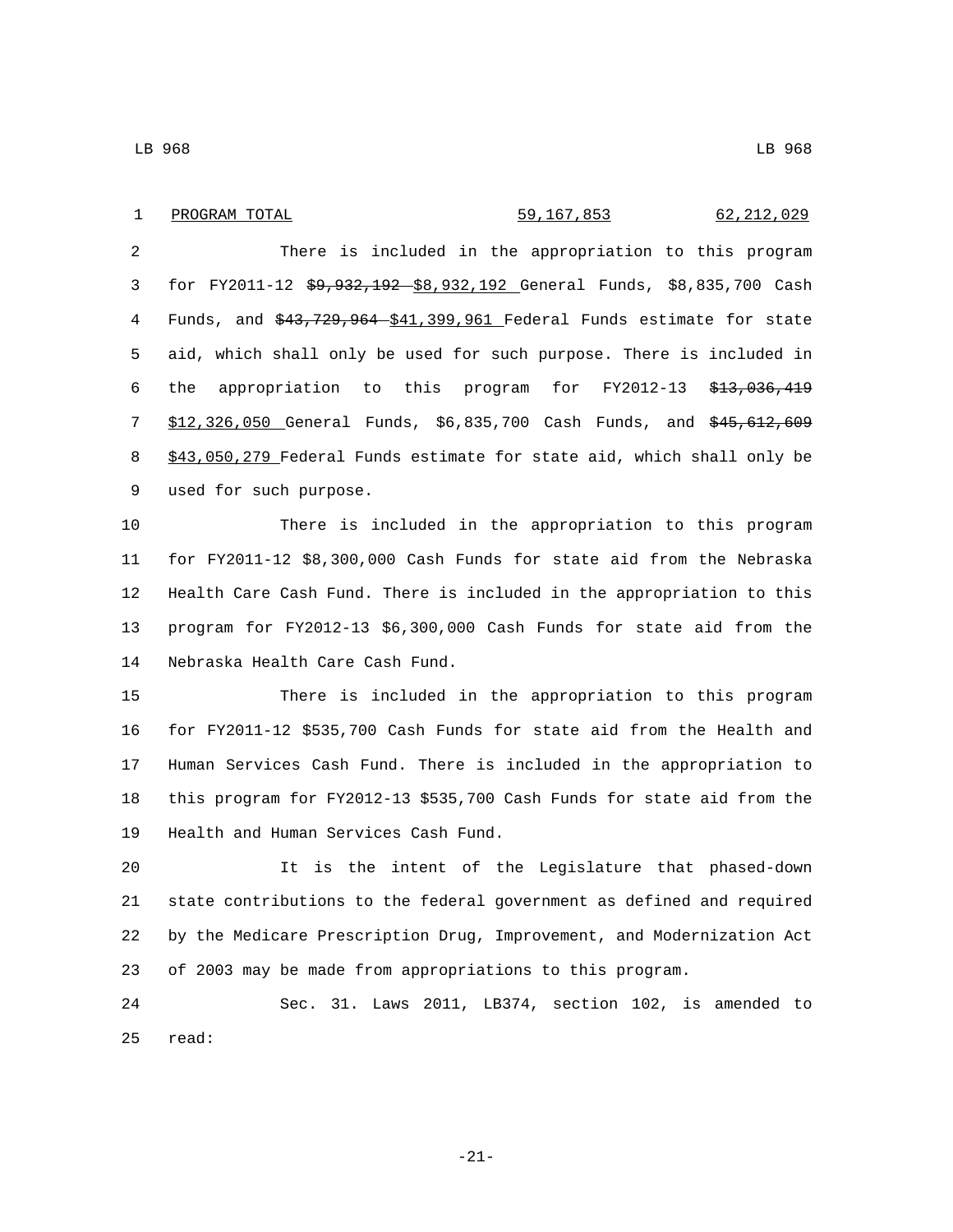1 Sec. 102. AGENCY NO. 25 — DEPARTMENT OF HEALTH AND HUMAN 2 SERVICES 3 Program No. 348 - Medical Assistance 4 FY2011-12 FY2012-13 GENERAL FUND5 599,909,134 630,241,604 GENERAL FUND6 594,909,134 631,530,138 7 CASH FUND 24, 344, 412 24, 344, 412 8 FEDERAL FUND est. 3 998,926,616 1,029,200,776 9 **PROGRAM TOTAL** 1,623,180,162 1,683,786,792 10 FEDERAL FUND est. 392,274,320 1,007,213,689 11 PROGRAM TOTAL 2008 239 12 There is included in the appropriation to this program

 for FY2011-12 \$599,909,134 \$594,909,134 General Funds, \$24,344,412 14 Cash Funds, and \$998,926,616 \$992,274,320 Federal Funds estimate for state aid, which shall only be used for such purpose. There is included in the appropriation to this program for FY2012-13 \$630,241,604 \$631,530,138 General Funds, \$24,344,412 Cash Funds, and \$1,029,200,776 \$1,007,213,689 Federal Funds estimate for state aid, 19 which shall only be used for such purpose.

 There is included in the appropriation to this program for FY2011-12 \$4,765,896 Cash Funds for state aid for the continuation of the behavioral health provider rate increase and behavioral health provider rate increase for managed care, inpatient services, and residential treatment services provided with funds from

-22-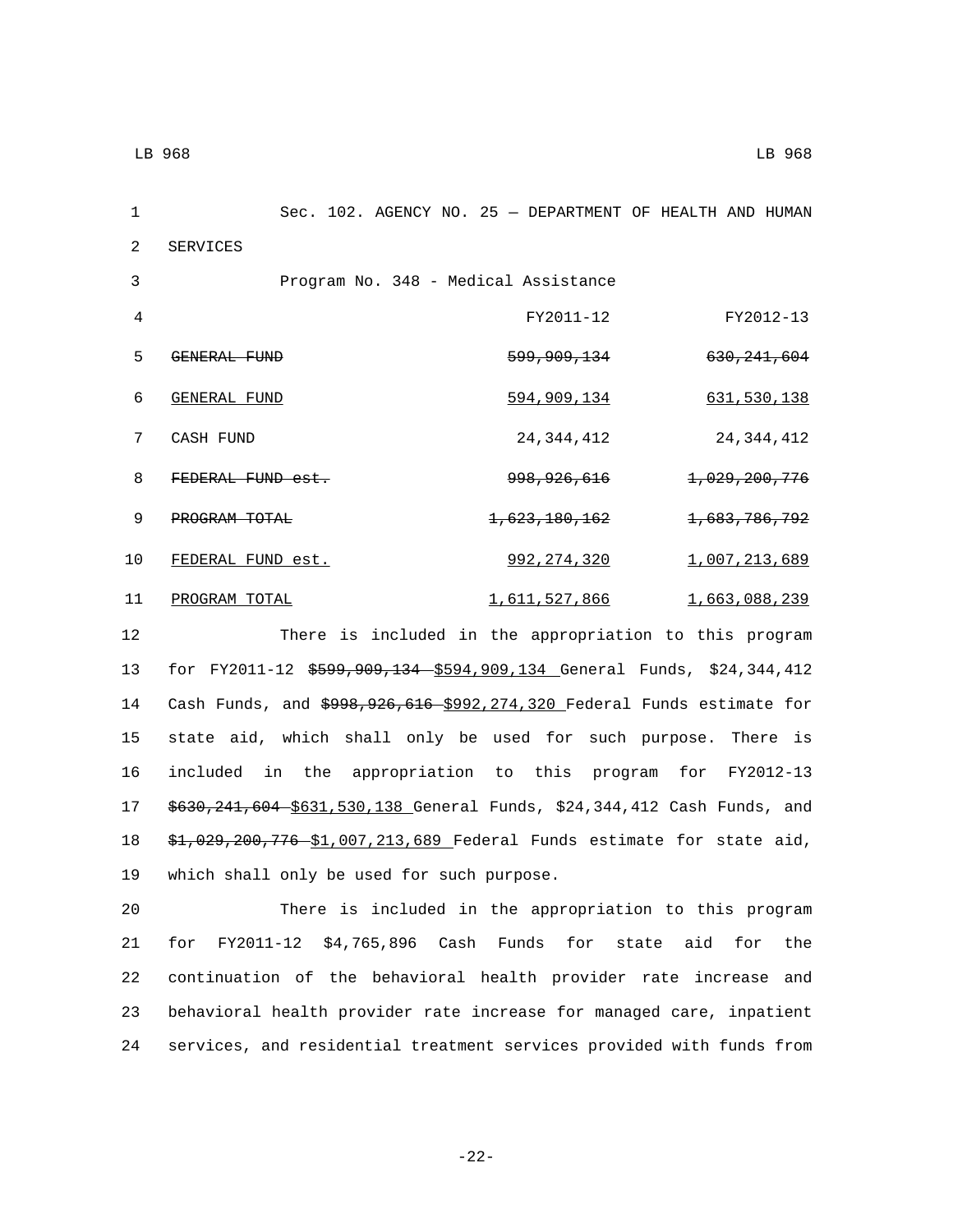LB 968 LB 968

 the Nebraska Health Care Cash Fund. There is included in the appropriation to this program for FY2012-13 \$4,765,896 Cash Funds for state aid for the continuation of the behavioral health provider rate increase and behavioral health provider rate increase for managed care, inpatient services, and residential treatment services provided with funds from the Nebraska Health Care Cash Fund.

 There is included in the appropriation to this program for FY2011-12 \$450,000 Cash Funds from the Nebraska Health Care Cash Fund and \$598,707 Federal Funds estimate for a state plan amendment covering tobacco-use cessation in compliance with Title XIX of the federal Social Security Act. There is included in the appropriation to this program for FY2012-13 \$450,000 Cash Funds from the Nebraska Health Care Cash Fund and \$587,823 Federal Funds estimate for a state plan amendment covering tobacco-use cessation in compliance with Title XIX of the federal Social Security Act. The smoking cessation funding for FY2011-12 and FY2012-13 is for the costs of tobacco-use cessation counseling and tobacco-use cessation pharmaceuticals approved by the federal Food and Drug Administration for such 19 purpose.

 It is the intent of the Legislature that phased-down state contributions to the federal government as defined and required by the Medicare Prescription Drug, Improvement, and Modernization Act of 2003 may be made from appropriations to this program.

 Sec. 32. Laws 2011, LB374, section 104, is amended to 25 read:

-23-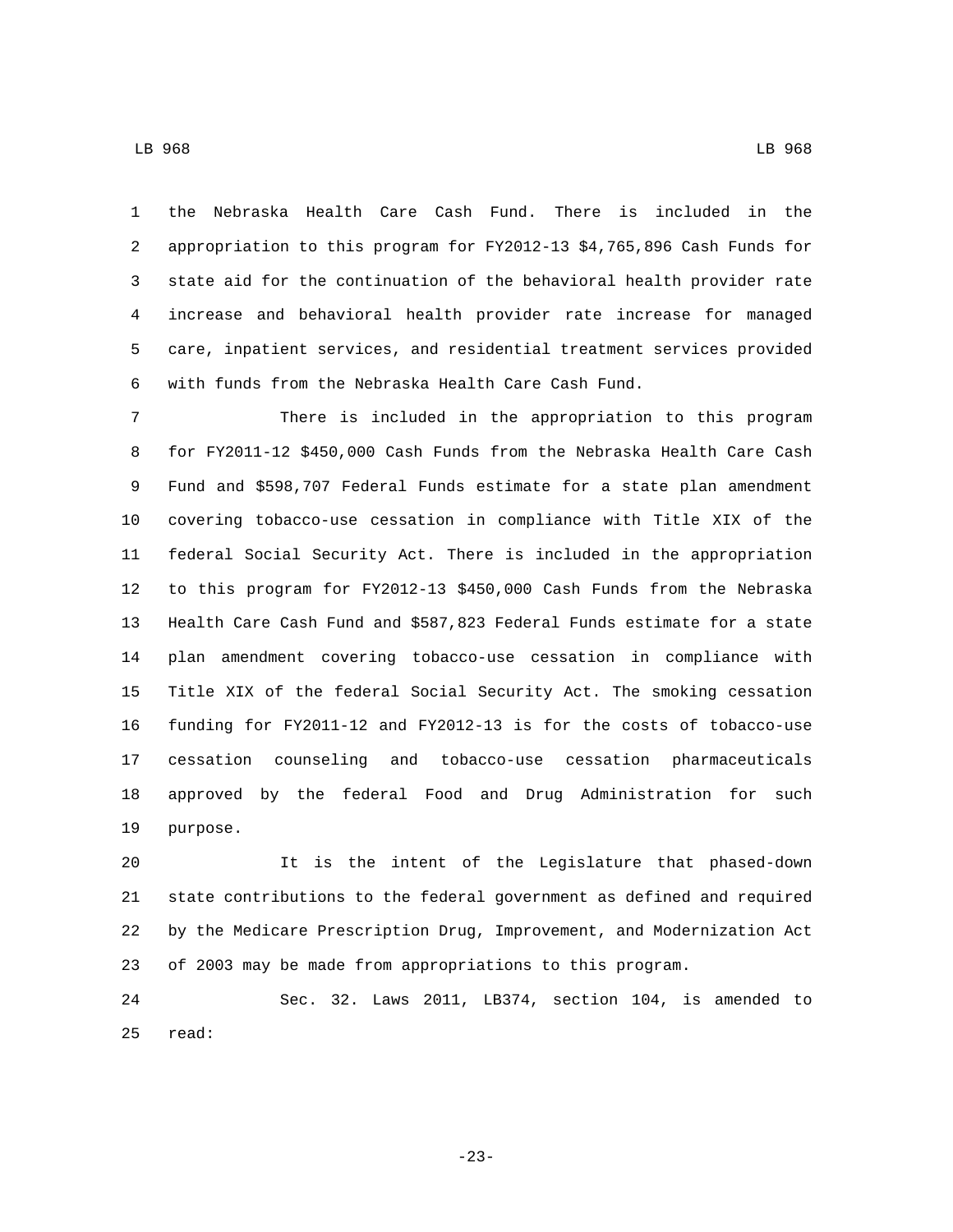2 SERVICES

1 Sec. 104. AGENCY NO. 25 — DEPARTMENT OF HEALTH AND HUMAN 3 Program No. 365 - Mental Health Operations 4 FY2011-12 FY2012-13 5 GENERAL FUND 31,121,831 31,121,831 6 GENERAL FUND 31,121,831 31,752,373 T CASH FUND 3,562,814 3,616,795 8 FEDERAL FUND est. 3 9,937,371 9,941,425 9 FEDERAL FUND est. 3,937,371 9,937,371 10 PROGRAM TOTAL 2010 44,622,016 45,281,961 11 SALARY LIMIT 25,390,217 25,864,761 12 The unexpended General Fund appropriation balance

13 existing on June 30, 2011, is hereby reappropriated.

14 The Department of Administrative Services shall monitor 15 the appropriations and expenditures for this program according to the 16 following program classifications:

17 No. 361 - Hastings Regional Center

18 No. 363 - Lincoln Regional Center

19 No. 379 - Evaluation and Screening - Community-Based 20 Residential Services 21 Sec. 33. Laws 2011, LB374, section 105, is amended to

22 read:

23 Sec. 105. AGENCY NO. 25 — DEPARTMENT OF HEALTH AND HUMAN 24 SERVICES

-24-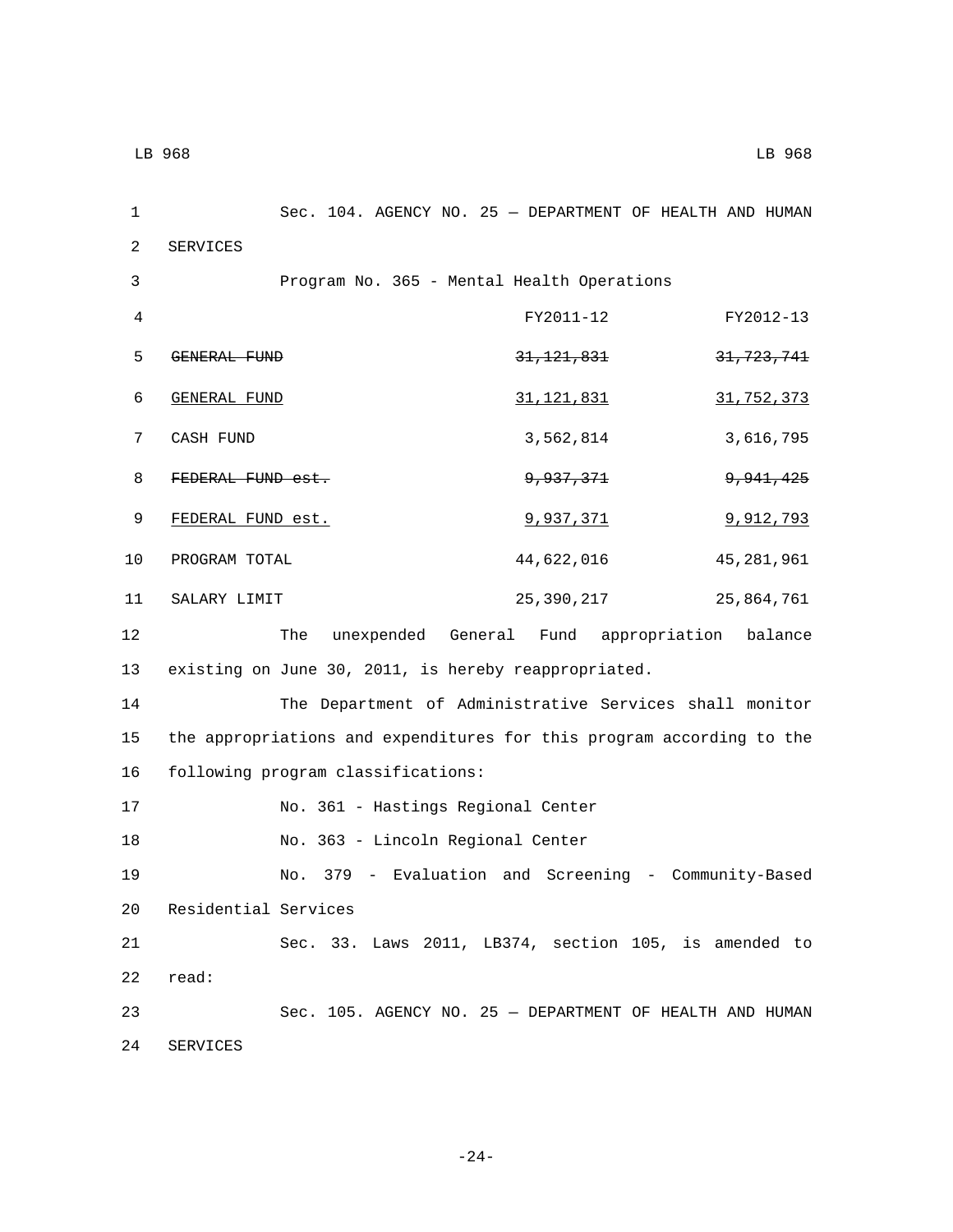1 Program No. 421 - Beatrice State Developmental Center 2 FY2011-12 FY2012-13 3 GENERAL FUND 25,505,489 4 GENERAL FUND<sub>4</sub> 24,927,152 24,381,930 5 CASH FUND 2,711,482 2,711,482 6 FEDERAL FUND est. 22,820,537 22,956,323 7 PROGRAM TOTAL<sub>7</sub> 50,459,171 51,173,294 8 FEDERAL FUND est. 22,820,537 20,879,882 9 PROGRAM TOTAL 50,459,171 47,973,294 10 SALARY LIMIT 24,095,712 24,599,987

11 The unexpended General Fund appropriation balance 12 existing on June 30, 2011, is hereby reappropriated.

 It is the intent of the Legislature that the Department of Health and Human Services shall provide a quarterly report to the Developmental Disabilities Special Investigative Committee, the Appropriations Committee, and the Health and Human Services Committee of the Legislature regarding the use of funds appropriated to the Beatrice State Developmental Center for FY2011-12 and FY2012-13. Reports shall be submitted within two weeks after the end of each 20 quarter.

 The reports shall indicate expenditures incurred in each quarter for the management teams as well as the independent expert and Department of Justice coordinator. Expenditures for temporary medical/clinical staff, newly hired permanent medical/clinical staff,

-25-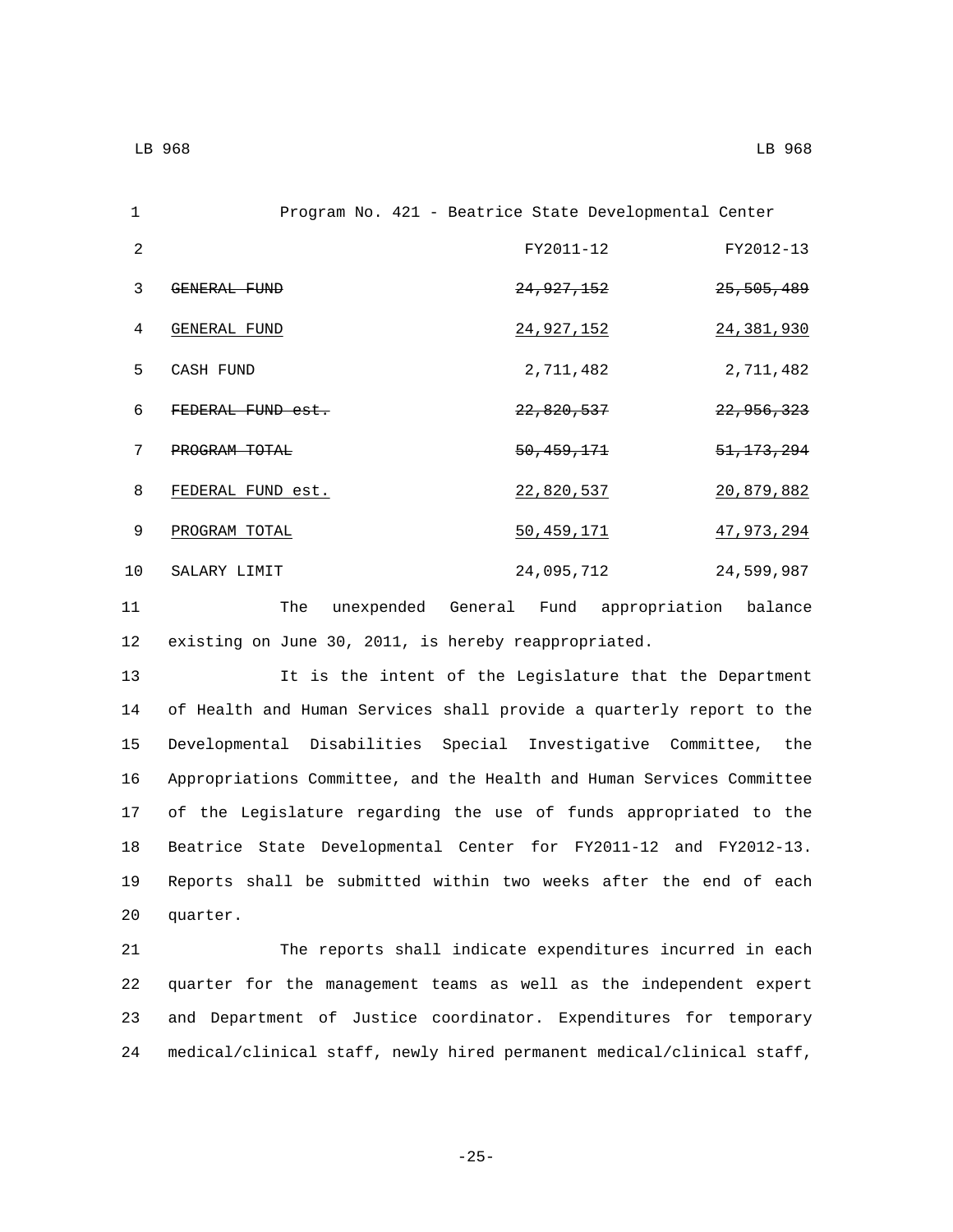LB 968 LB 968

 and additional costs for nurses, direct care staff, and shift supervisors shall be reported. The number of newly hired staff and the job titles of such staff shall also be reported. Contractual expenditures for medical services shall be reported based upon the category of care. Expenditures for clinical assessments of persons at the Beatrice State Developmental Center, training, and the Outreach Treatment and Intensive Services Program shall be reported.

 The reports shall detail transition expenditures by individual for each person transferred from the Beatrice State Developmental Center, since the beginning of FY2009-10, to another setting to receive services. The setting to which each person is transferred shall be identified. The expenditures for the care of persons transferred from the Beatrice State Developmental Center shall be reported by budget program and fund source.

 The chief executive officer of the Department of Health and Human Services shall certify to the budget administrator of the budget division of the Department of Administrative Services the FY2011-12 and FY2012-13 unexpended appropriation balances for the Beatrice State Developmental Center, Program 421, which are available to transition and maintain persons transferred from the Beatrice State Developmental Center to community-based developmental disability or other services. The budget administrator of the budget division of the Department of Administrative Services shall administratively transfer during FY2011-12 and FY2012-13 available unexpended appropriation balances as certified by the chief executive

-26-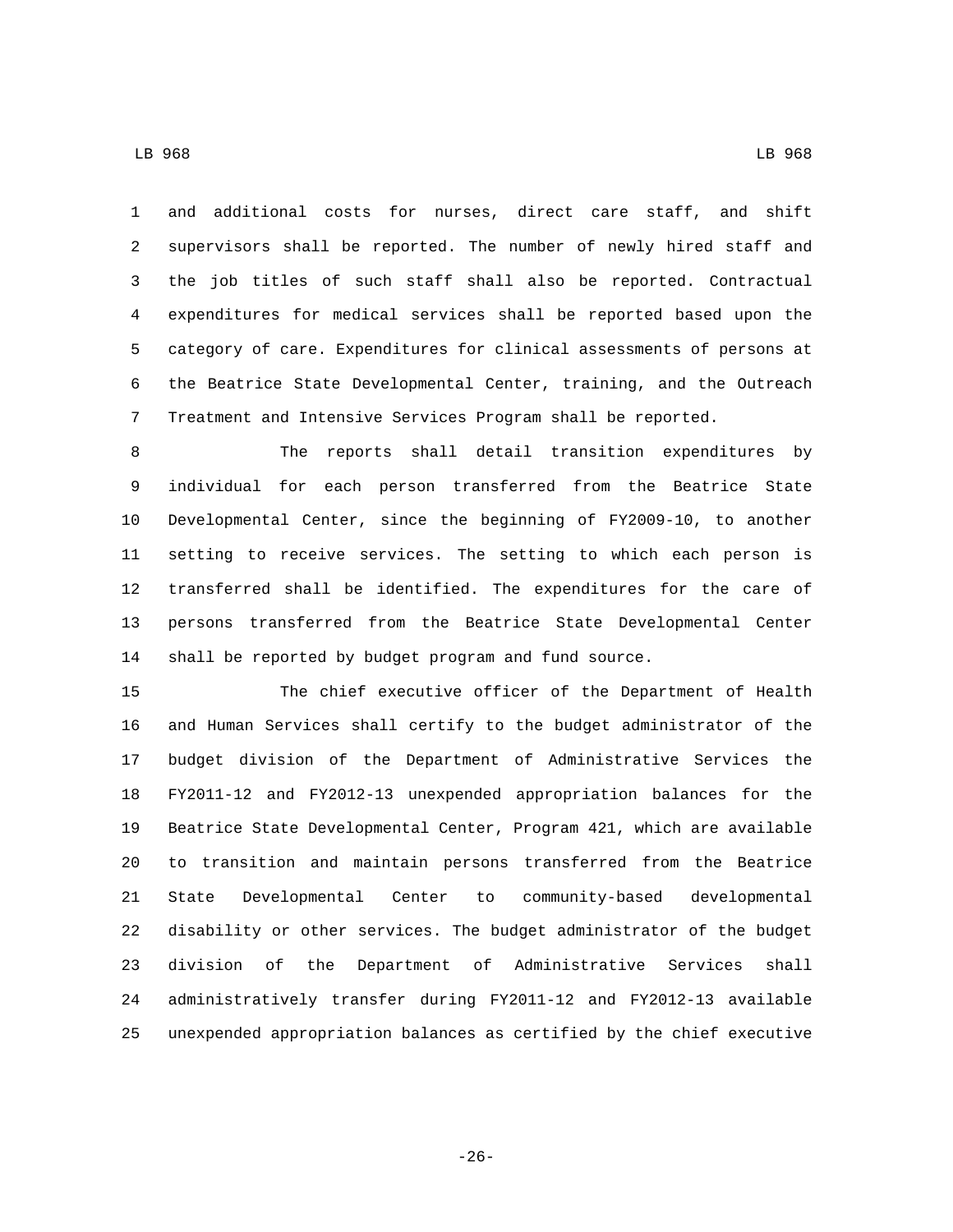| 1  | officer of the Department of Health and Human Services from the       |                                                          |                       |
|----|-----------------------------------------------------------------------|----------------------------------------------------------|-----------------------|
| 2  | Beatrice State Developmental Center, Program 421, to Developmental    |                                                          |                       |
| 3  | Disability Aid, Program 424, and Medical Assistance, Program 348.     |                                                          |                       |
| 4  |                                                                       | Sec. 34. Laws 2011, LB374, section 109, is amended to    |                       |
| 5  | read:                                                                 |                                                          |                       |
| 6  |                                                                       | Sec. 109. AGENCY NO. 25 - DEPARTMENT OF HEALTH AND HUMAN |                       |
| 7  | SERVICES                                                              |                                                          |                       |
| 8  |                                                                       | Program No. 519 - Nebraska Veterans' Homes               |                       |
| 9  |                                                                       | FY2011-12                                                | FY2012-13             |
| 10 | GENERAL FUND                                                          | <del>25, 356, 735</del>                                  | <del>25,798,080</del> |
| 11 | <b>GENERAL FUND</b>                                                   | 24,856,735                                               | 25,298,080            |
| 12 | CASH FUND                                                             | 14,047,196                                               | 14,201,610            |
| 13 | FEDERAL FUND est.                                                     | <del>15,410,475</del>                                    | 15, 474, 204          |
| 14 | FEDERAL FUND est.                                                     | 15,910,475                                               | 15,974,204            |
| 15 | PROGRAM TOTAL                                                         | 54,814,406                                               | 55,473,894            |
| 16 | SALARY LIMIT                                                          | 28,572,099                                               | 29,040,920            |
| 17 | The                                                                   | unexpended General Fund appropriation balance            |                       |
| 18 | existing on June 30, 2011, is hereby reappropriated.                  |                                                          |                       |
| 19 |                                                                       | The Department of Administrative Services shall monitor  |                       |
| 20 | the appropriations and expenditures for this program according to the |                                                          |                       |
| 21 | following program classifications:                                    |                                                          |                       |
| 22 |                                                                       | No. 510 - Veterans' Home System Administration           |                       |
| 23 | No. 519 - Grand Island Veterans' Home                                 |                                                          |                       |
| 24 | No. 520 - Norfolk Veterans' Home                                      |                                                          |                       |

-27-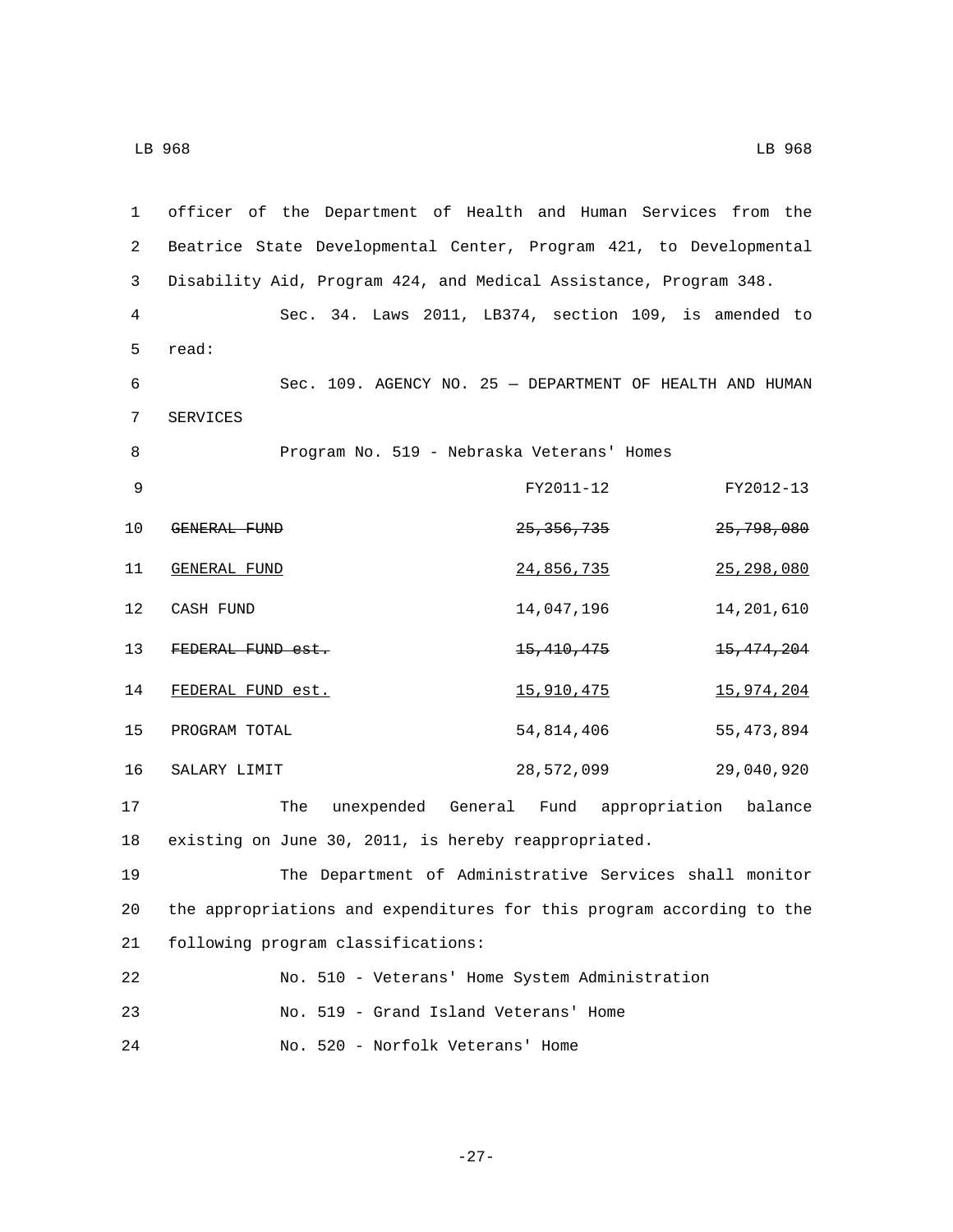| 1  |                     |     | No. 521 - Western Nebraska Veterans' Home                |                       |
|----|---------------------|-----|----------------------------------------------------------|-----------------------|
| 2  |                     |     | No. 522 - Eastern Nebraska Veterans' Home                |                       |
| 3  |                     |     | Sec. 35. Laws 2011, LB374, section 115, is amended to    |                       |
| 4  | read:               |     |                                                          |                       |
| 5  |                     |     | Sec. 115. AGENCY NO. 25 - DEPARTMENT OF HEALTH AND HUMAN |                       |
| 6  | SERVICES            |     |                                                          |                       |
| 7  |                     |     | Program No. 870 - Norfolk Sex Offender Treatment         |                       |
| 8  |                     |     | FY2011-12                                                | FY2012-13             |
| 9  | GENERAL FUND        |     | <del>14,766,557</del>                                    | <del>14,928,652</del> |
| 10 | <b>GENERAL FUND</b> |     | 13,766,557                                               | 13,928,652            |
| 11 | CASH FUND           |     | 48,833                                                   | 72,914                |
| 12 | PROGRAM TOTAL       |     | 14,815,390                                               | 15,001,566            |
| 13 | PROGRAM TOTAL       |     | <u>13,815,390</u>                                        | <u>14,001,566</u>     |
| 14 | SALARY LIMIT        |     | 8,792,382                                                | 8,933,224             |
| 15 |                     | The | unexpended General Fund appropriation balance            |                       |
| 16 |                     |     | existing on June 30, 2011, is hereby reappropriated.     |                       |
| 17 |                     |     | Sec. 36. Laws 2011, LB374, section 132, is amended to    |                       |
| 18 | read:               |     |                                                          |                       |
| 19 |                     |     | Sec. 132. AGENCY NO. 31 - MILITARY DEPARTMENT            |                       |
| 20 |                     |     | Program No. 192 - Governor's Emergency Aid               |                       |
| 21 |                     |     | FY2011-12                                                | FY2012-13             |
| 22 | GENERAL FUND        |     | 500,000                                                  | 500,000               |
| 23 | <b>GENERAL FUND</b> |     | 9,400,000                                                | 500,000               |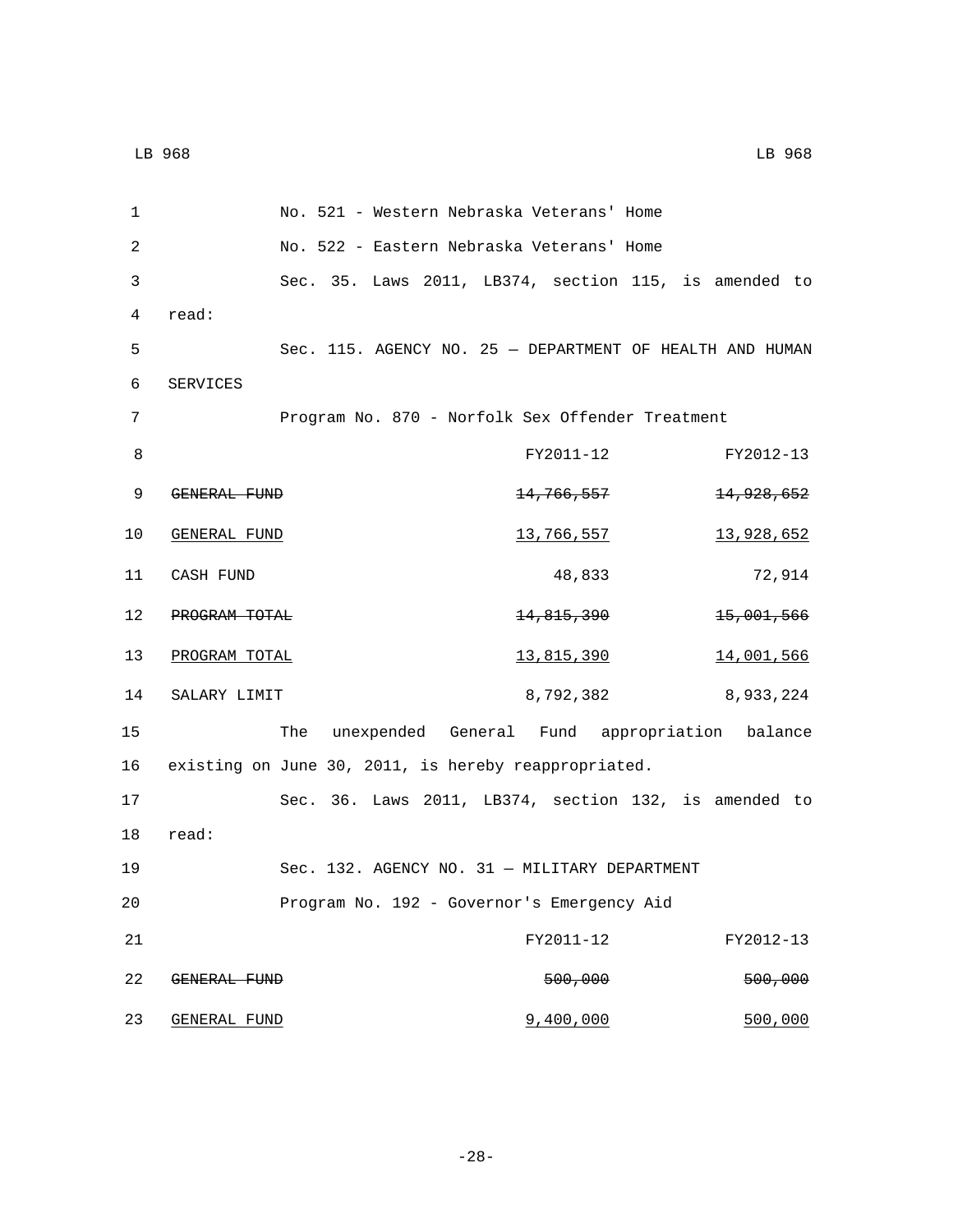| 1  | FEDERAL FUND est.                                                      | 4,500,000                                                 | 4,500,000 |
|----|------------------------------------------------------------------------|-----------------------------------------------------------|-----------|
| 2  | PROGRAM TOTAL                                                          | 5,000,000                                                 | 5,000,000 |
| 3  | PROGRAM TOTAL                                                          | 13,900,000                                                | 5,000,000 |
| 4  |                                                                        | There is no salary limitation for this program.           |           |
| 5  |                                                                        | The unexpended General Fund and Cash Fund appropriation   |           |
| 6  | balances existing on June 30, 2011, are hereby reappropriated.         |                                                           |           |
| 7  |                                                                        | There is included in the appropriation to this program    |           |
| 8  | for FY2011-12 \$500,000 \$9,400,000 General Funds, \$4,500,000 Federal |                                                           |           |
| 9  | Funds estimate, plus any reappropriated amount, for state aid. There   |                                                           |           |
| 10 | is included in the appropriation to this program for FY2012-13         |                                                           |           |
| 11 | \$500,000 General Funds and \$4,500,000 Federal Funds estimate for     |                                                           |           |
| 12 | state aid.                                                             |                                                           |           |
| 13 |                                                                        | Expenditures from this program shall not be restricted to |           |
| 14 | state aid if other expenditures are necessary to fulfill the goals of  |                                                           |           |
| 15 | the Governor's Emergency Aid Program.                                  |                                                           |           |
| 16 |                                                                        | Sec. 37. Laws 2011, LB374, section 200, is amended to     |           |
| 17 | read:                                                                  |                                                           |           |
| 18 |                                                                        | Sec. 200. AGENCY NO. 65 - DEPARTMENT OF ADMINISTRATIVE    |           |
| 19 | SERVICES                                                               |                                                           |           |
| 20 | Program No. 591 - Tort Claims                                          |                                                           |           |
| 21 |                                                                        | FY2011-12                                                 | FY2012-13 |
| 22 | GENERAL FUND                                                           | 210,000                                                   | 210,000   |
| 23 | CASH FUND                                                              | 150,000                                                   | 50,000    |
| 24 | PROGRAM TOTAL                                                          | 360,000                                                   | 260,000   |

-29-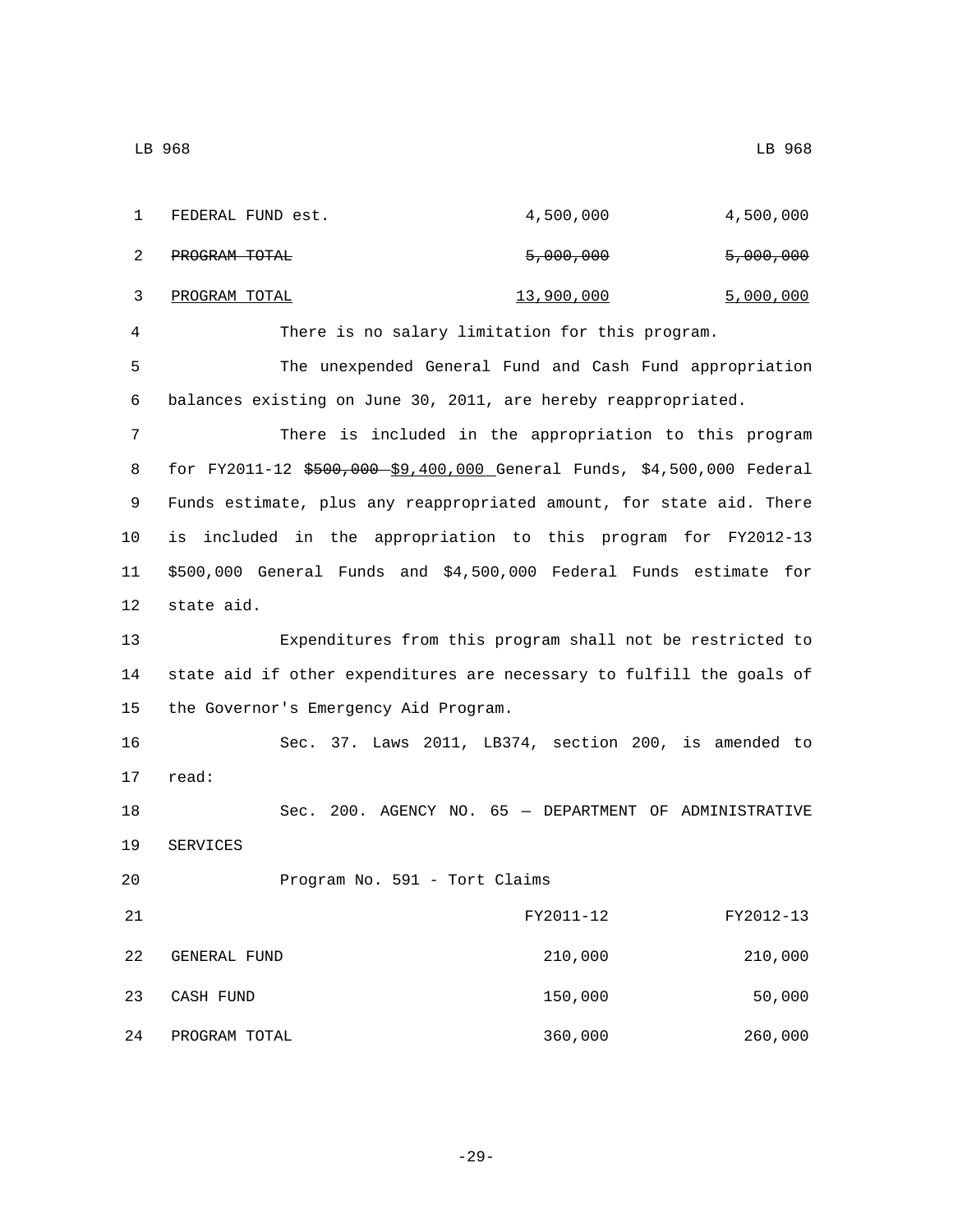| 1  | unexpended General Fund appropriation balance<br>The                 |
|----|----------------------------------------------------------------------|
| 2  | existing on June 30, 2011, is hereby reappropriated. The unexpended  |
| 3  | Cash Fund appropriation balance existing on June 30, 2011, is hereby |
| 4  | reappropriated.                                                      |
| 5  | (1) The following amounts are hereby transferred to the              |
| 6  | Tort Claims Fund from the respective agency fund balances:           |
| 7  | (a) \$58 from the Department of Motor Vehicles;                      |
| 8  | (b) \$165,621 from the Department of Roads;                          |
| 9  | (c) \$5,378 from the Game and Parks Commission; and                  |
| 10 | (d)<br>\$15,269 from the Department of Administrative                |
| 11 | Services state building division.                                    |
| 12 | Such sums shall be transferred to the risk management and            |
| 13 | state claims division no later than August 1, 2011, or in four equal |
| 14 | payments on August 1, October 1, January 1, and April 1, at the      |
| 15 | discretion of the Risk Manager.                                      |
| 16 | (2) The following amounts are hereby transferred to the              |
| 17 | Tort Claims Fund from the respective agency fund balances:           |
| 18 | (a) \$58-\$369 from the Department of Motor Vehicles;                |
| 19 | (b) $$165,621$-\$129,828$ from the Department of Roads;              |
| 20 | (c) $$5,378-$3,993$ from the Game and Parks Commission; and          |
| 21 | (d) \$15,269-\$1,764 from the Department of Administrative           |
| 22 | Services state building division; -                                  |
| 23 | (e) \$520 from the Department of Agriculture;                        |
| 24 | (f) \$650 from the Nebraska Brand Committee; and                     |
| 25 | (q) \$657 from the Department of Natural Resources.                  |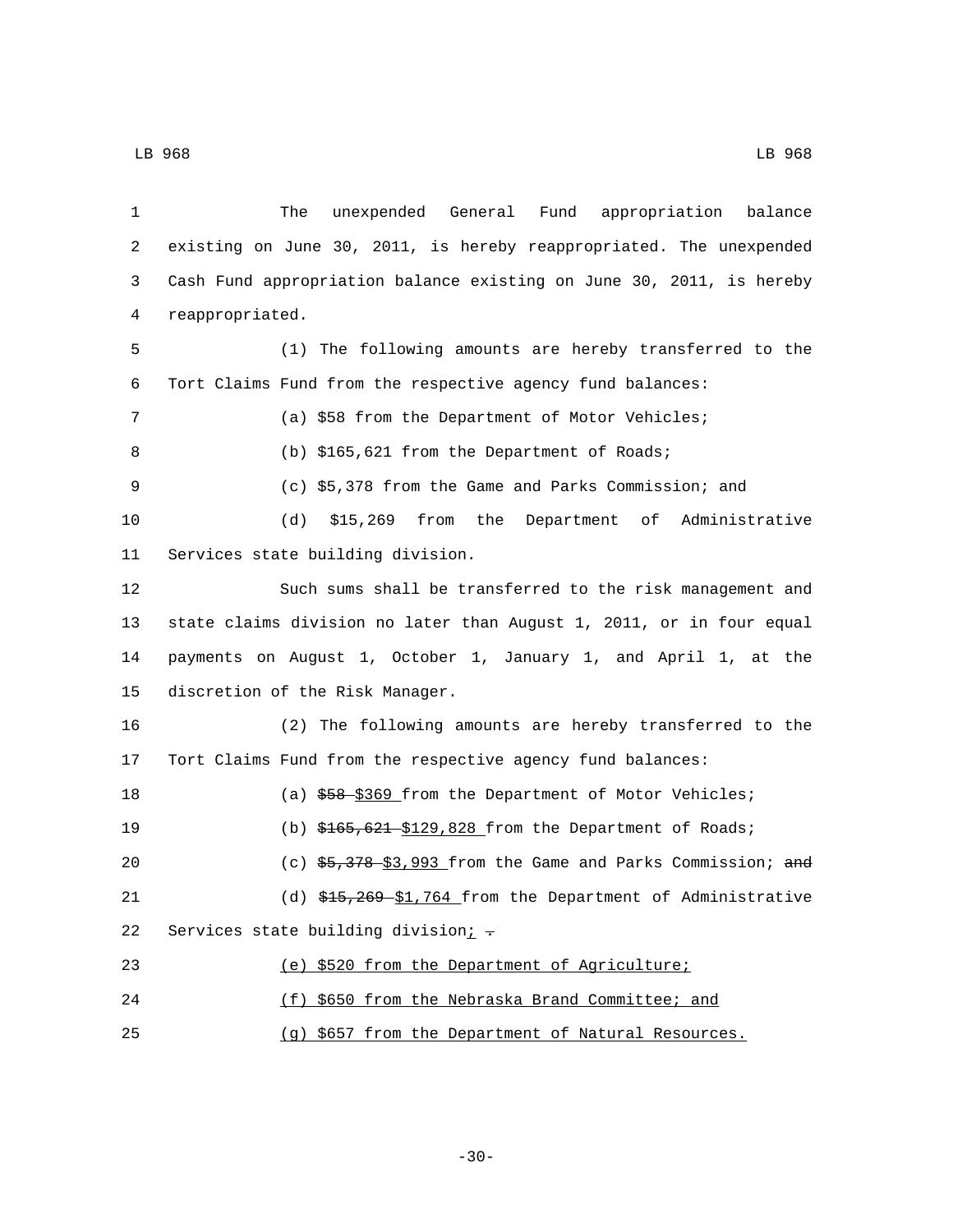4 discretion of the Risk Manager.

 Such sums shall be transferred to the risk management and state claims division no later than August 1, 2012, or in four equal payments on August 1, October 1, January 1, and April 1, at the

 It is the intent of the Legislature that transfers specified in this section for FY2012-13 be adjusted by the One Hundred Second Legislature, Second Session, 2012, in accordance with 8 information available after July 1, 2011.

 Sec. 38. Laws 2011, LB374, section 226, is amended to 10 read:

 Sec. 226. AGENCY NO. 75 — NEBRASKA INVESTMENT COUNCIL Program No. 610 - Investments Administration

| 13 |               | FY2011-12 | FY2012-13 |
|----|---------------|-----------|-----------|
| 14 | CASH FUND     | 2,436,150 | 2,480,449 |
| 15 | PROGRAM TOTAL | 2,436,150 | 2,480,449 |
| 16 | SALARY LIMIT  | 870,789   | 884,643   |

17 17 It is the intent of the Legislature that the value of certain credits for services and supplies received be accounted for 19 as an expenditure attributable to agency operations. The Nebraska Investment Council shall submit to the Department of Administrative Services a quarterly reconciliation report of all credits for services and supplies received in support of operations. The Department of Administrative Services shall establish the appropriate subprogram and accounts to separately identify all such transactions. Such amounts are hereby appropriated as reported to the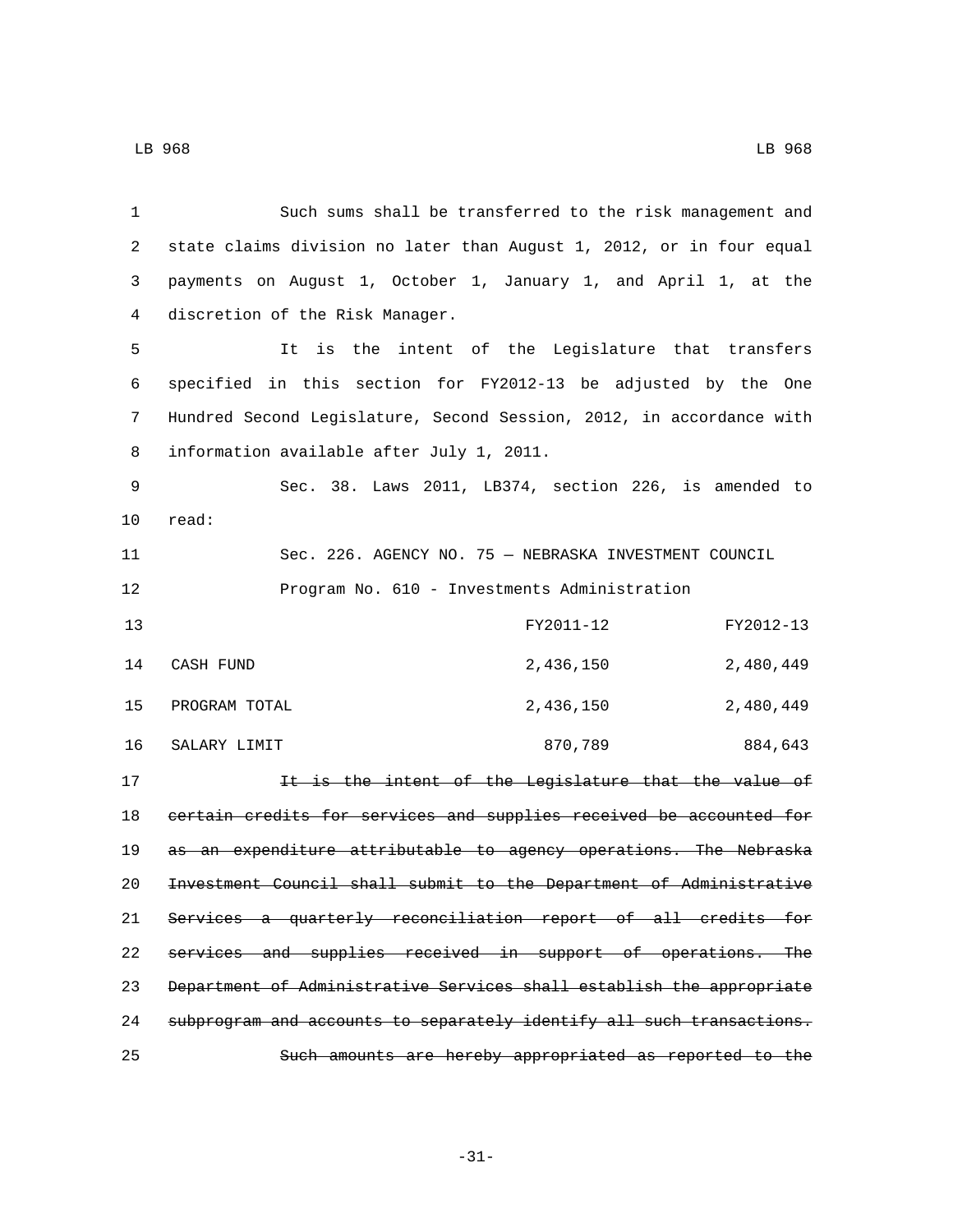1 Department of Administrative Services. Such amounts shall not be 2 included for purposes of calculating investment charges pursuant to 3 section 72-1249.02. 4 Sec. 39. Laws 2011, LB374, section 235, is amended to 5 read: 6 Sec. 235. AGENCY NO. 78 — NEBRASKA COMMISSION ON LAW ENFORCEMENT AND CRIMINAL JUSTICE7 8 Program No. 202 - Crime Victims' Reparations 9 FY2011-12 FY2012-13 10 GENERAL FUND 27,837 27,837 11 CASH FUND 194,000 194,000 12 FEDERAL FUND est. 128,400 128,400 13 PROGRAM TOTAL 2008 2009 2009 2010 350,237 350,237 350,237 14 SALARY LIMIT  $-0 -0-$ 15 The unexpended General Fund appropriation balance, less 16 aid, existing on June 30, 2011, is hereby reappropriated. 17 There is included in the appropriation to this program 18 for FY2011-12 \$20,000 General Funds, \$194,000 Cash Funds, and

19 \$128,400 \$121,980 Federal Funds estimate for state aid, which shall 20 only be used for such purpose. There is included in the appropriation 21 to this program for FY2012-13 \$20,000 General Funds, \$194,000 Cash 22 Funds, and \$128,400 \$121,980 Federal Funds estimate for state aid, 23 which shall only be used for such purpose.

24 Sec. 40. Laws 2011, LB374, section 249, is amended to

-32-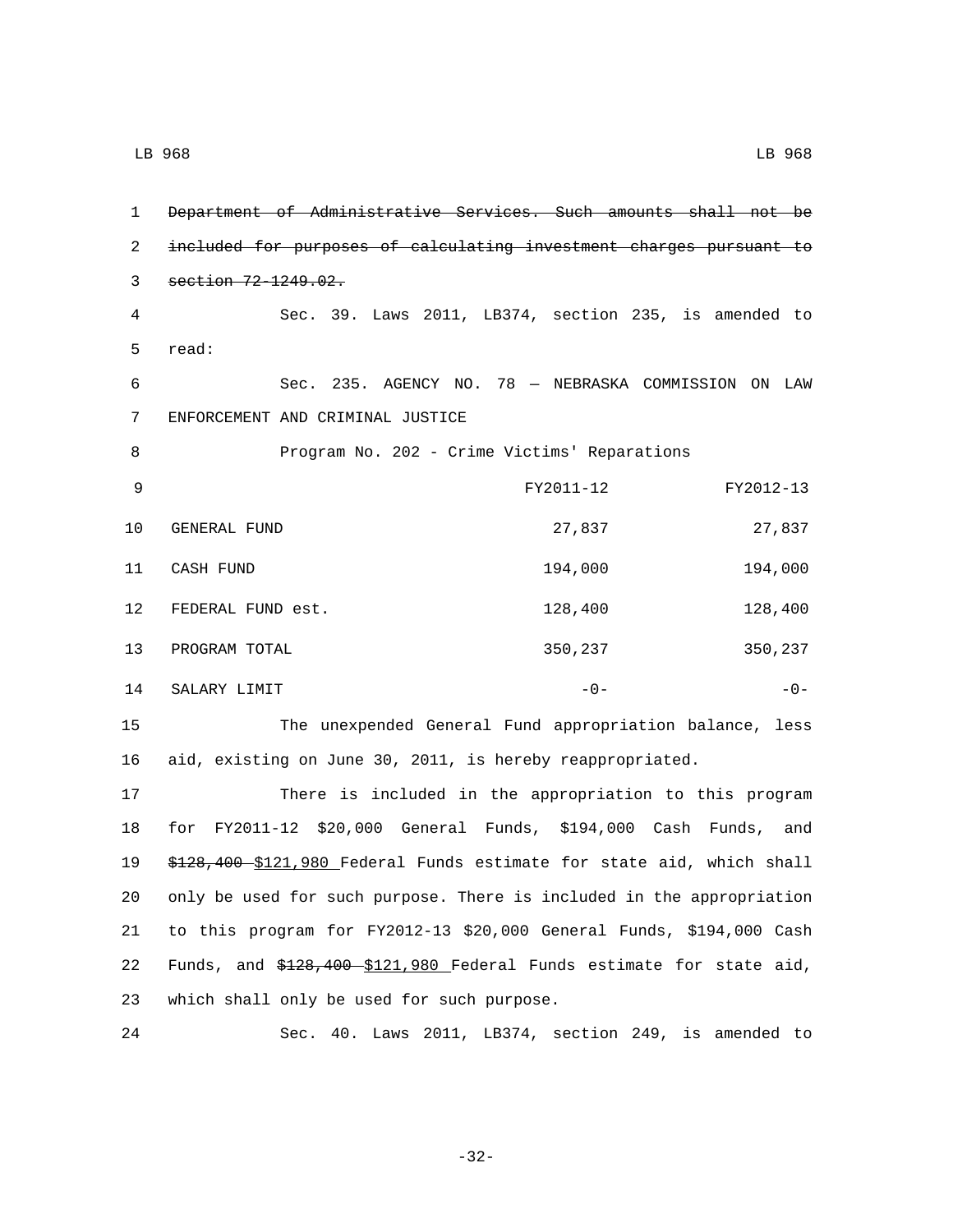1 read:

2 Sec. 249. AGENCY NO. 85 — PUBLIC EMPLOYEES RETIREMENT 3 BOARD 4 Program No. 515 - Public Employees Retirement 5 FY2011-12 FY2012-13 6 GENERAL FUND 28,344,698 29,629,917 PROGRAM TOTAL 28,344,698 29,629,917 8 GENERAL FUND 28,344,698 29,991,325

9 PROGRAM TOTAL 28,344,698 29,991,325

 There is included in the appropriation to this program for FY2011-12 \$21,907,947 General Funds to provide additional funding to the School Employees Retirement System, which shall only be used for such purpose. There is included in the appropriation to this 14 program for FY2012-13 \$21,696,235 \$22,400,533 General Funds to provide additional funding to the School Employees Retirement System, 16 which shall only be used for such purpose.

 There is included in the appropriation to this program for FY2011-12 \$4,885,824 General Funds to provide additional funding to the Class V School Employees Retirement System, which shall only be used for such purpose. There is included in the appropriation to 21 this program for FY2012-13 \$5,107,301 \$4,948,318 General Funds to provide additional funding to the Class V School Employees Retirement System, which shall only be used for such purpose.

24 There is included in the appropriation to this program

-33-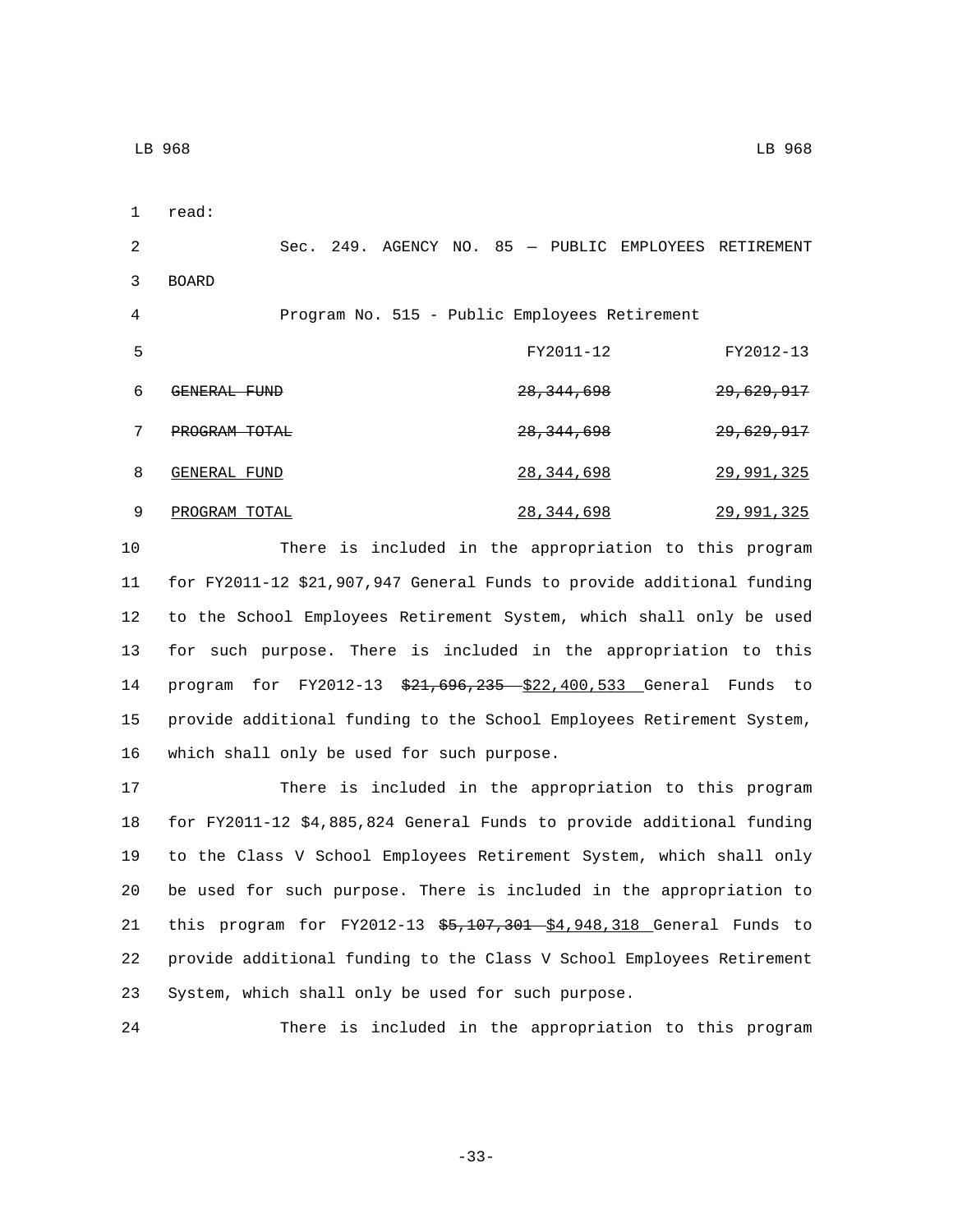for FY2011-12 \$1,478,683 General Funds to provide additional funding to the Nebraska State Patrol Retirement System, which shall only be used for such purpose. There is included in the appropriation to this 4 program for FY2012-13 \$2,754,137 \$2,570,230 General Funds to provide additional funding to the Nebraska State Patrol Retirement System, 6 which shall only be used for such purpose.

 There is included in the appropriation to this program for FY2011-12 \$72,244 General Funds to provide additional funding to the Nebraska Judges Retirement System, which shall only be used for such purpose. There is included in the appropriation to this program for FY2012-13 \$72,244 General Funds to provide additional funding to the Nebraska Judges Retirement System, which shall only be used for 13 such purpose.

 Pursuant to section 84-1319.01, each state agency participating in the State Employees Retirement System of the State of Nebraska shall contribute an amount to the State Equal Retirement Benefit Fund to provide all similarly situated male and female members with equal benefits. It is the intent of the Legislature that the Public Employees Retirement Board notify each state agency of the amount to be paid to the fund for FY2011-12 and FY2012-13.

 Sec. 41. Laws 2011, LB376, section 19, is amended to 22 read: Sec. 19. AGENCY NO. 37 — NEBRASKA WORKERS' COMPENSATION 24 COURT

25 Program No. 526 - Judges' Salaries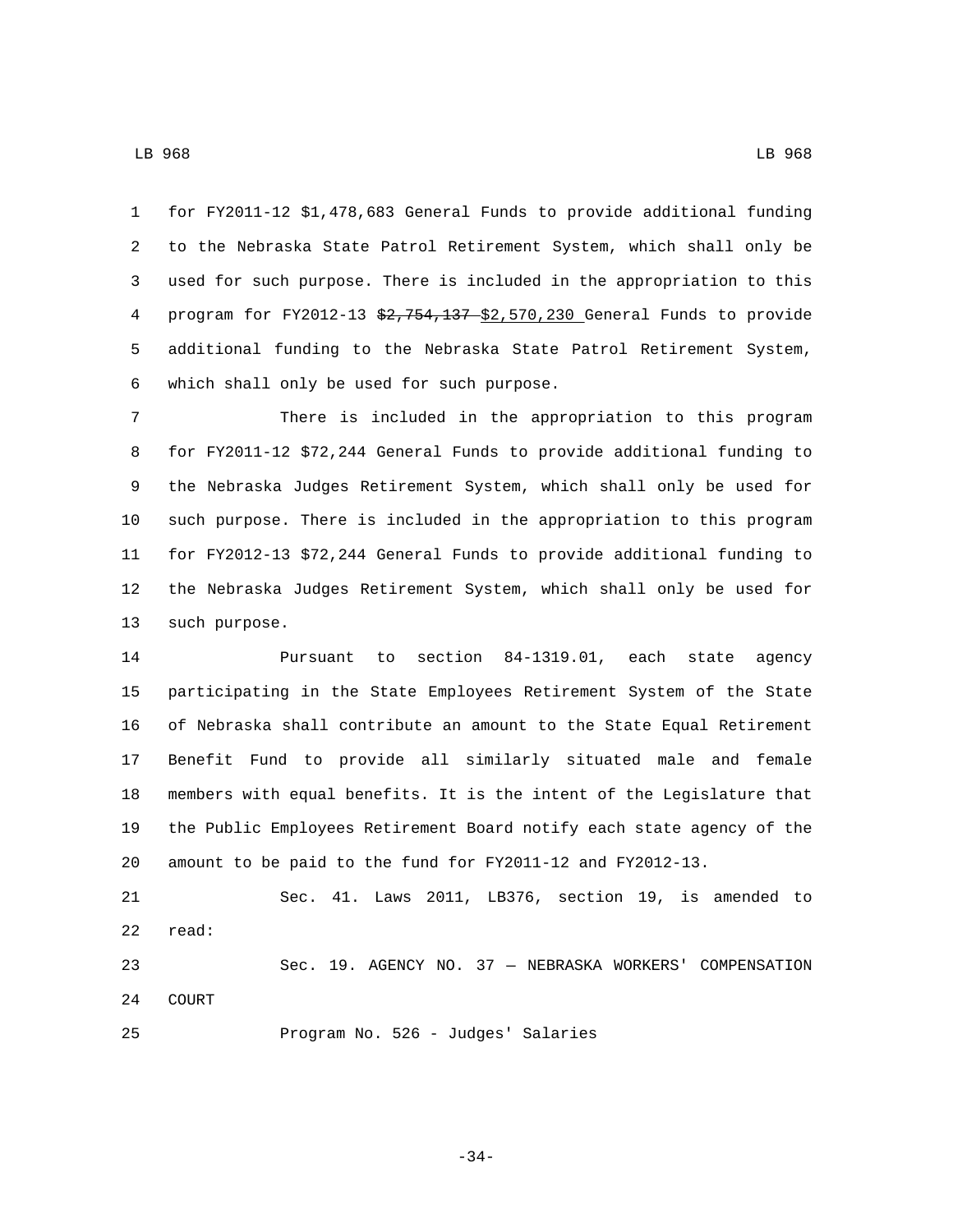| 1              |                                                                    |                    | FY2011-12                                                 | FY2012-13 |
|----------------|--------------------------------------------------------------------|--------------------|-----------------------------------------------------------|-----------|
| $\overline{a}$ | <del>CASH FUND</del>                                               |                    | 1,070,460                                                 | 1,070,460 |
| 3              | PROGRAM TOTAL                                                      |                    | 1,070,460                                                 | 1,070,460 |
| 4              | CASH FUND                                                          |                    | 1,073,975                                                 | 1,075,928 |
| 5              | PROGRAM TOTAL                                                      |                    | 1,073,975                                                 | 1,075,928 |
| 6              | SALARY LIMIT                                                       |                    | 924,375                                                   | 924,375   |
| 7              |                                                                    |                    | Sec. 42. Laws 2011, LB377, section 8, is amended to read: |           |
| 8              |                                                                    |                    | Sec. 8. AGENCY NO. 25 - DEPARTMENT OF HEALTH AND HUMAN    |           |
| 9              | SERVICES                                                           |                    |                                                           |           |
| 10             |                                                                    |                    | Program No. 902 - Bridges Program Relocation              |           |
| 11             |                                                                    | FY2011-12          | FY2012-13                                                 | FUTURE    |
| 12             | NEBRASKA CAPITAL                                                   | <del>450,000</del> | 1,049,433                                                 | $-0-$     |
| 13             | CONSTRUCTION FUND                                                  |                    |                                                           |           |
| 14             | PROGRAM TOTAL                                                      | <del>450,000</del> | <del>1,049,433</del>                                      | $-0-$     |
| 15             | NEBRASKA CAPITAL                                                   | 1,000,000          | 499,433                                                   | $-0-$     |
| 16             | CONSTRUCTION FUND                                                  |                    |                                                           |           |
| 17             | PROGRAM TOTAL                                                      | 1,000,000          | 499,433                                                   | $-0-$     |
| 18             |                                                                    |                    | The Department of Health and Human Services is hereby     |           |
| 19             | authorized to design and construct secure housing for persons with |                    |                                                           |           |
| 20             | developmental disabilities. The housing authorized in this section |                    |                                                           |           |
| 21             | shall be used to relocate the Bridges program operated at          |                    |                                                           | the       |

23 Sec. 43. LIMITATION ON SALARIES, WAGES, AND PER DIEMS.

22 Hastings Regional Center.

-35-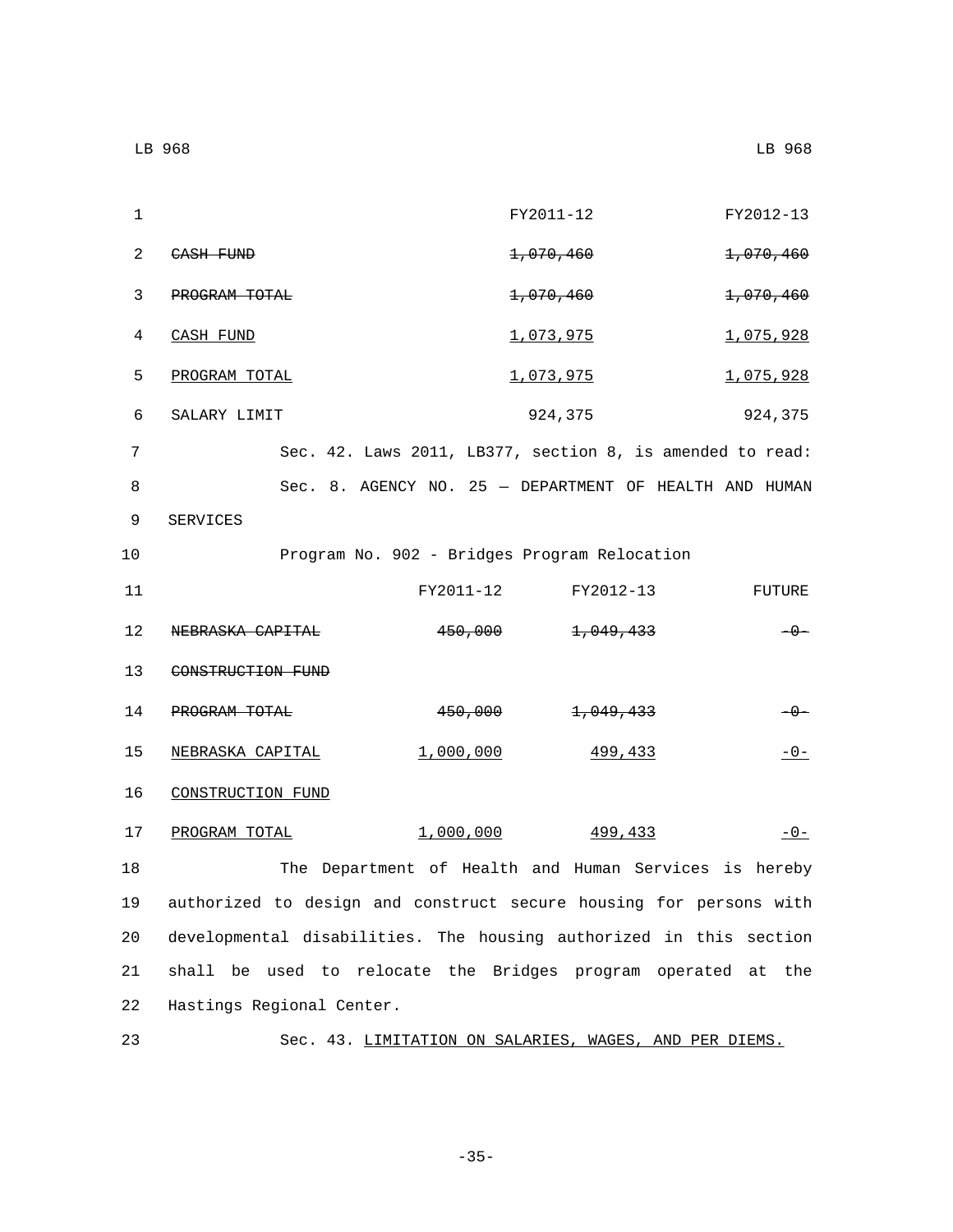| 1  | (1) For purposes of this act, (a) SALARY LIMIT shall mean             |
|----|-----------------------------------------------------------------------|
| 2  | total expenditures for permanent and temporary salaries and per diems |
| 3  | and (b) total expenditures for permanent and temporary salaries and   |
| 4  | per diems shall mean all remuneration paid to employees treated as    |
| 5  | taxable compensation by the Internal Revenue Service or subject to    |
| 6  | social security coverage, specifically including payments accounted   |
| 7  | for as vacation, holidays, sick leave, military leave, funeral leave, |
| 8  | maternity leave, administrative leave, compensatory time, deferred    |
| 9  | compensation, or any other similar form, and amounts withheld         |
| 10 | pursuant to law, but excluding state contributions for social         |
| 11 | security, retirement, and employee insurance plans.                   |
| 12 | (2) Total expenditures for permanent and temporary                    |
| 13 | salaries and per diems shall be limited to the amount shown except    |
| 14 | when federal funds in excess of the amount shown are available and    |
| 15 | approved by the Governor. Expenditures for permanent and temporary    |
| 16 | salaries and per diems from such grants shall be in addition to the   |
| 17 | limitation on permanent and temporary salaries and per diems          |
| 18 | otherwise shown in this act. No agency shall request any state funds  |
| 19 | for continuation or replacement of any such personnel or activities   |
| 20 | in future budget requests. To the extent feasible, requests for       |
| 21 | increases in the limitation on permanent and temporary salaries and   |
| 22 | per diems shall be addressed to the Appropriations Committee of the   |
| 23 | Legislature when the Legislature is in session.                       |
| 24 | (3) Expenditures for permanent and temporary salaries                 |
| 25 | resulting from awards made to employees under sections 81-1346 to     |